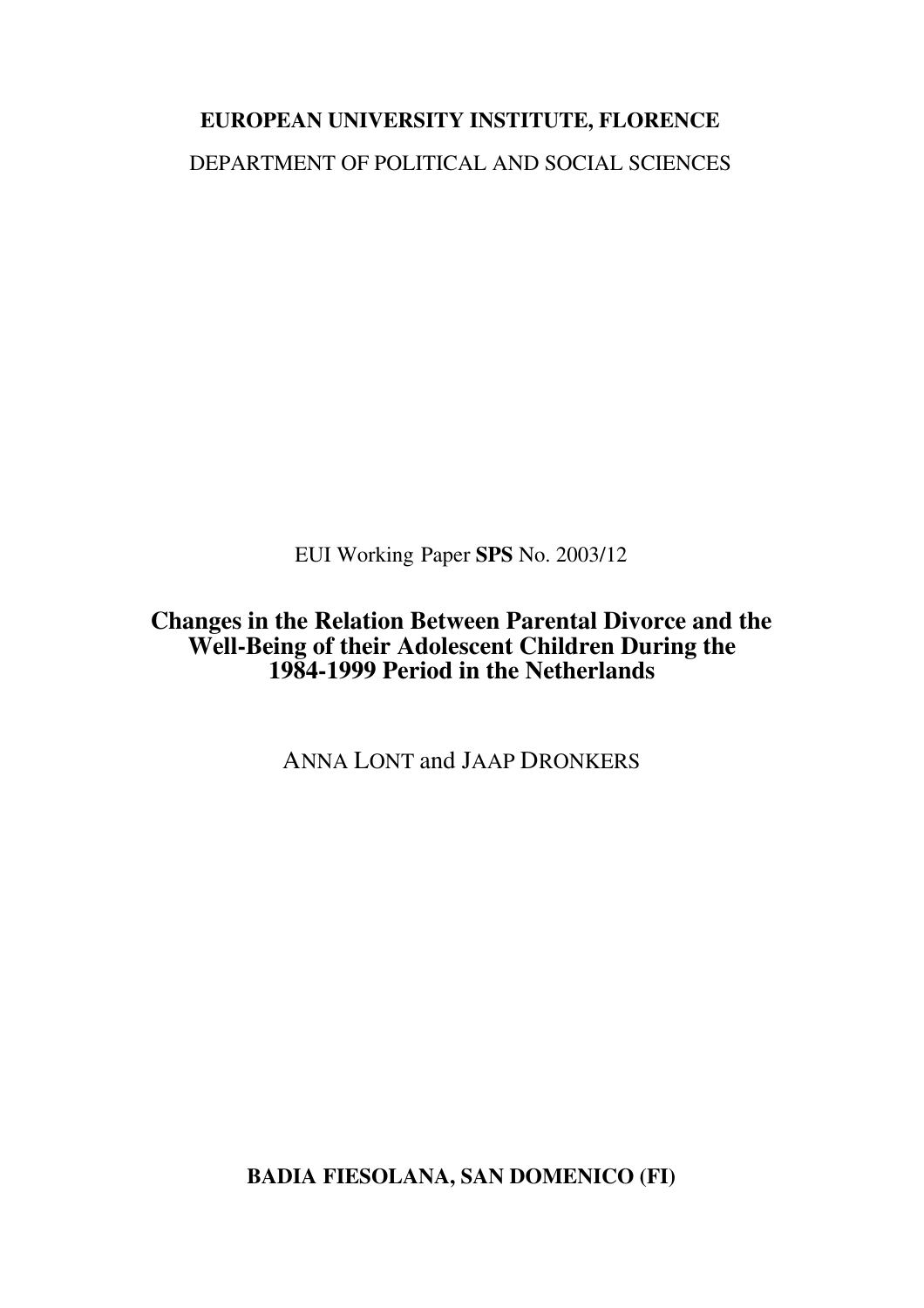All rights reserved. No part of this paper may be reproduced in any form without permission of the author(s).

> © 2003 Anna Lont and Jaap Dronkers Printed in Italy in October 2003 European University Institute Badia Fiesolana I – 50016 San Domenico (FI) Italy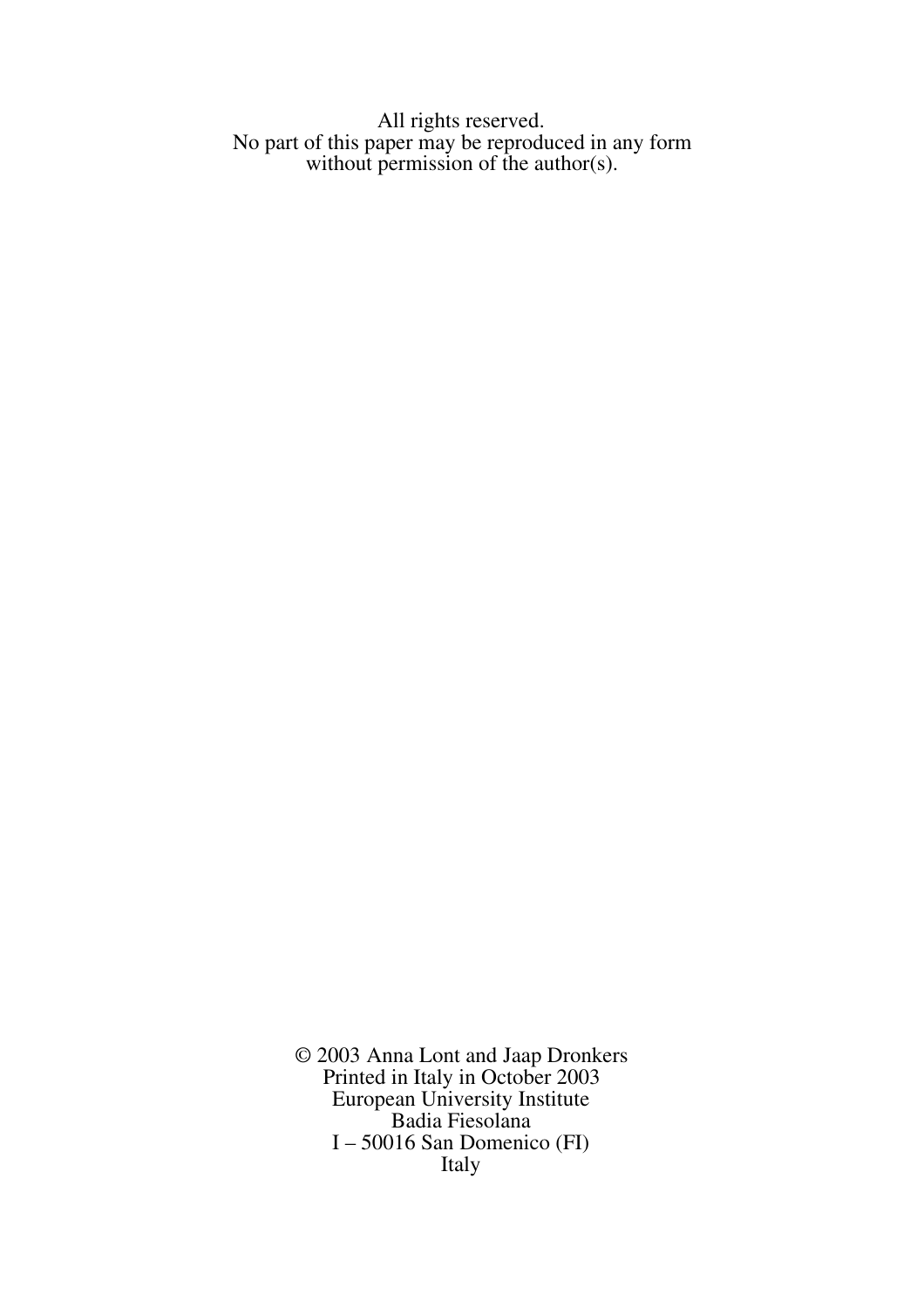### **Changes in the relation between parental divorce and the well-being of their adolescent children during the 1984-1999 period in the Netherlands**

Anna LONT\* & Jaap DRONKERS†

 $\overline{a}$ 

Anna Lont is a doctoral student of pedagogy at the University of Amsterdam. She wrote this article in the context of the course on 'research experience' given by the second author, who was at the time professor of empirical sociology at the same university. Our thanks go to the NIWI, where the various School Surveys were stored, and to the NIBUD, for allowing us to use this data.

<sup>†</sup> Jaap Dronkers is currently professor of social stratification and inequality at the European University Institute in San Domenico di Fiesole. Correspondence should be addressed to the second author; EUI, Department of Political and Social Sciences, Via dei Roccettini 9, I-50016 San Domenico di Fiesole. E-mail: jaap.dronkers@iue.it.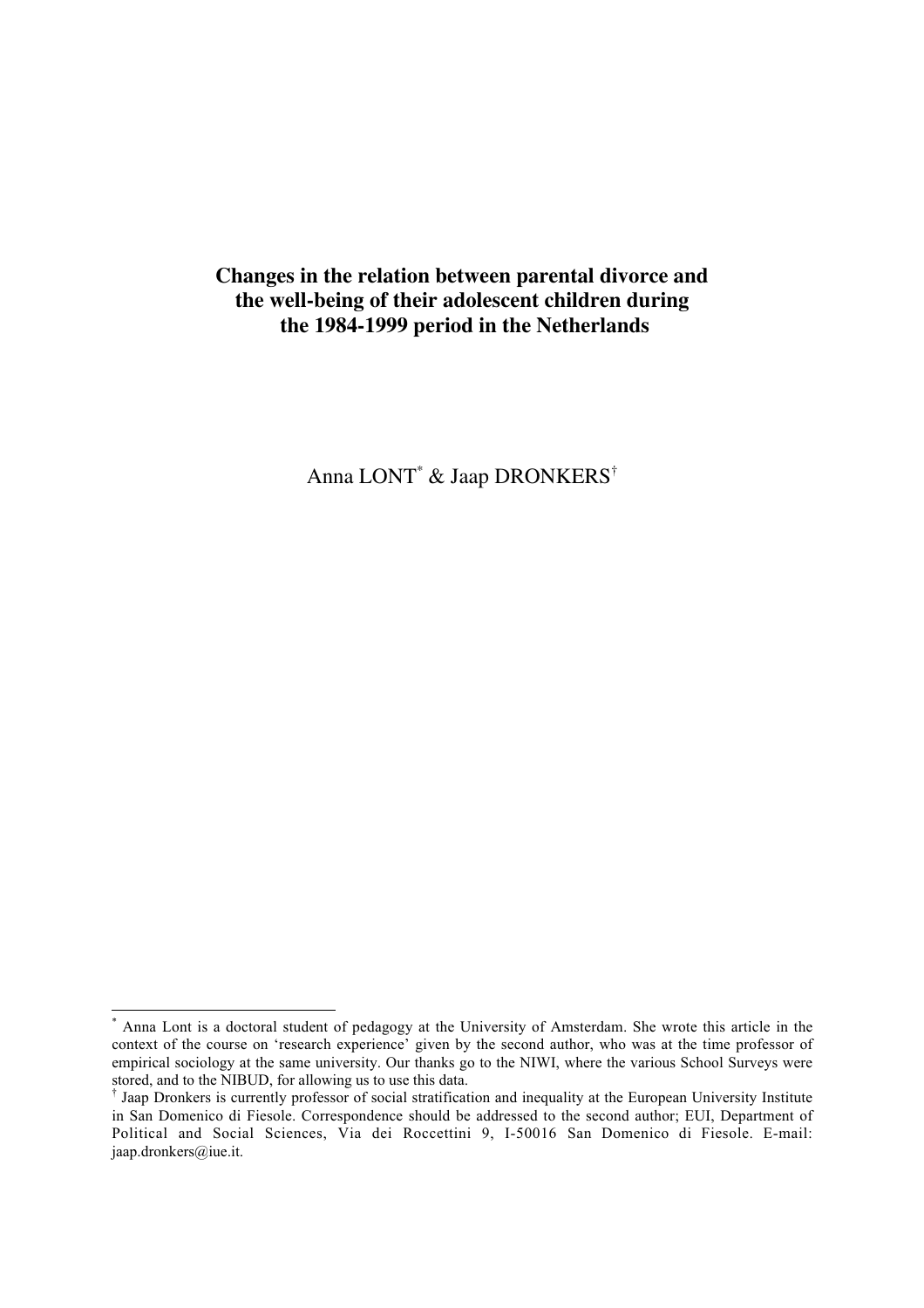### ABSTRACT

In this paper we address the question: 'are the negative correlations between particular aspects of the well-being of children and the parental divorce changed during the 1984-1999 period in the Netherlands?' We used the NIBUD schoolsurveys of 1984, 1990, 1992, 1994, 1996 and 1999 to compare for every year (aspects of) the well-being of adolescents living in complete families with that of their peers living in mother-families or father-families. The results indicate that there are no significant differences in the late 90s between single-parent families and complete families compared to the situation in the 80s. A comparison of the early 90s and the late 90s between single-parent families and complete families also show hardly any significant differences, except the amount of money children get of their parents in single-parent families (gets less in mother families and more in father families) and the expected age children think to leave their parental home in father-families (at a higher age in the 90s, so approximating the situation in complete families).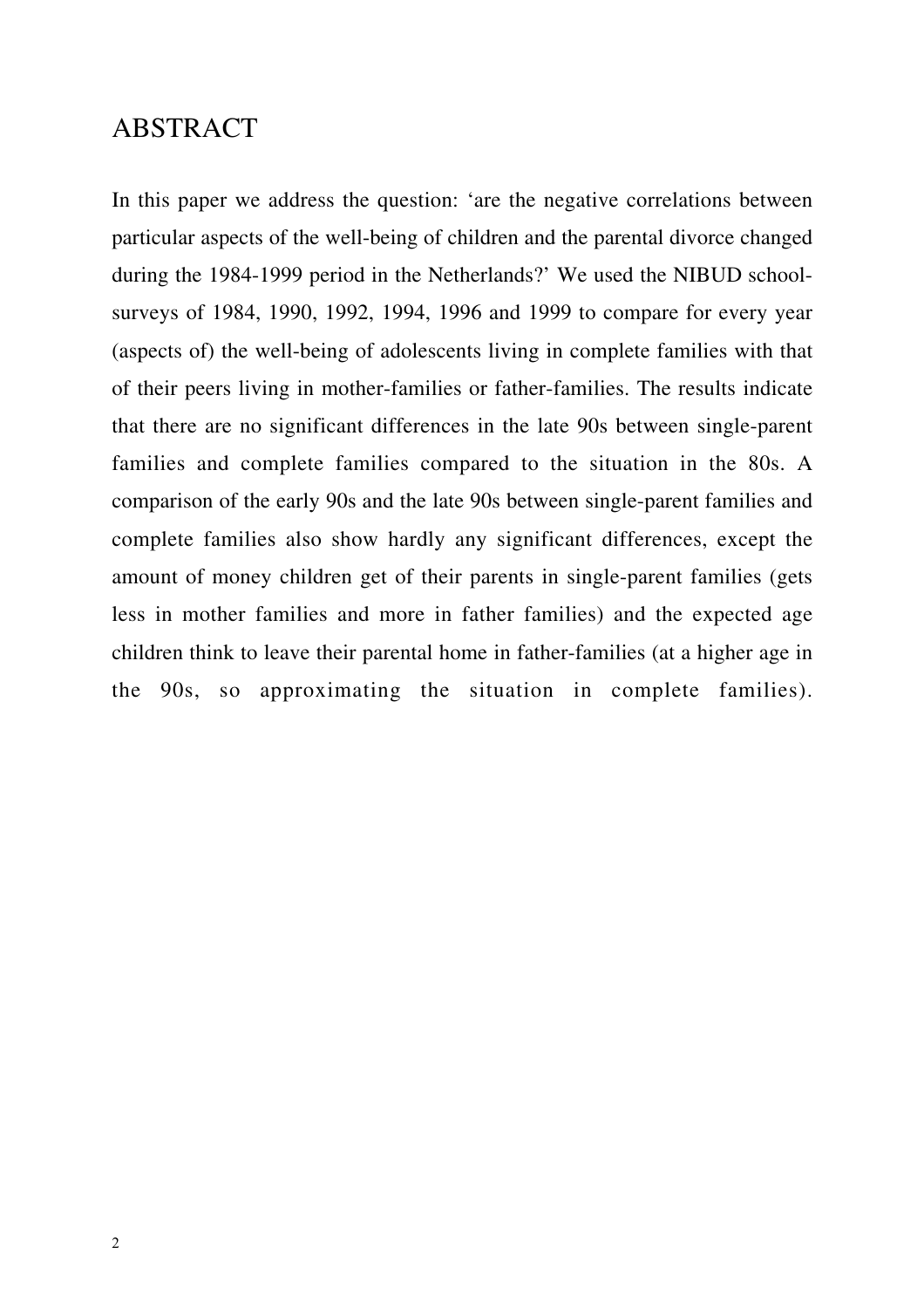### 1. INTRODUCTION

To date, Dutch research on the correlations between parental divorce and the well-being of their children shows that it is not so much the divorce itself as the quarrelling that goes with divorce (both before and after) that has the greatest negative effects on the well-being of the children concerned (Bosman, 1993: Borgers, Dronkers & van Praag, 1996; Dronkers, 1997, 1999; Spruyt & de Goede, 1997; Fischer & de Graaf, 2001; for a divergent but incorrect interpretation of the research results: van Gelder, 2000). American research (Amato & Keith, 1991; Amato, 2001) mainly points in that direction too.

This Dutch research study is limited to a measurement as precise as possible of these effects and the mechanisms and processes involved. The question whether these effects vary in different cohorts cannot be answered by the greater part of these studies, because the data they contain almost always concerns only one cohort. However, the question on the different correlations between parental divorce and their children's well-being in the case of different cohorts is important for the interpretation of those correlations and for the relevance to be given them. This article attempts to establish, for the successive generations of secondary schoolchildren in the 80s and 90s of the twentieth century, how far these correlations have shifted.

The negative correlations between parental divorce and the well-being of their children can develop in two opposite directions: becoming stronger or weaker. Amato (2001: 362-365), in his meta-analysis on American research, found that a curvilinear relation existed between the effects of single-parent families on the well-being of their children and the decennium in which these effects were measured: these effects (good school results, behaviour, psychological well-being and self-image) became less significant in the course of the 70s and 80s, but increased again in the course of the 80s and 90s. Amato gives two possible explanations for this curvilinear relation: 1. A change in the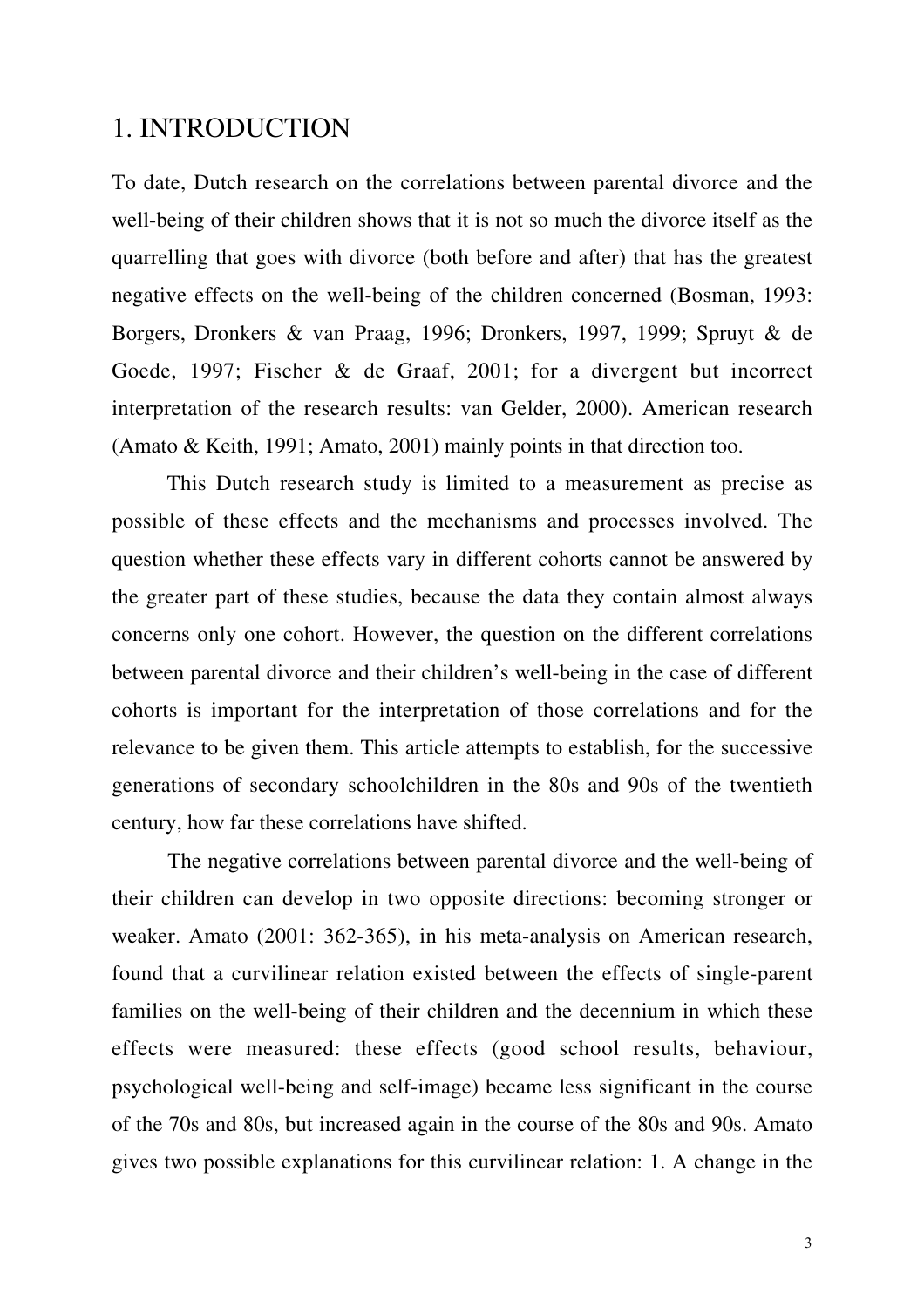nature of divorce, whereby recent divorces increasingly concern relationships wherein the de ex-partners were only marginally (instead of extremely) unhappy in their marriage. And indeed divorces with relatively little conflict between parents are particularly hard for the children to understand, which leads to more frustration and thus to a lower well-being of the children. 2. Complete families benefited more than single-parent families from the prosperity in the 90s, so that the latter are lagging increasingly further behind. South (2001) addresses similar arguments for consideration in this connection on the possible contrasts in changes in the effect of working women on their divorce chances.

There are three reasons leading to the assumption that the negative correlations between parental divorce and the well-being of their children have diminished in the case of more recent cohorts in the Netherlands.

- 1. By comparison with the 60s and 70, the number of divorces involving children has markedly increased. Although it is true that this increase levelled off in the 80s and 90s, the current number of divorces certainly shows that the phenomenon of divorce involving children has become much more common and thus easier to accept. Because of the increase in acceptation, parents divorcing seem to be less stigmatised and better able to continue functioning as parents. Moreover, children of divorced parents form much less of an exception and are better accepted by their peers and even supported by them. This greater level of acceptation and support by peers seems to lessen the negative effects on their well-being.
- 2. The *de facto* juridical handling of divorce appears to have become more flexible in the course of the 80s and 90s, because divorces involving children became more common and were better accepted. This might mean that there was a lower intensity of tension and conflict between partners divorcing, and that these conflicts were not fought out so much through the children.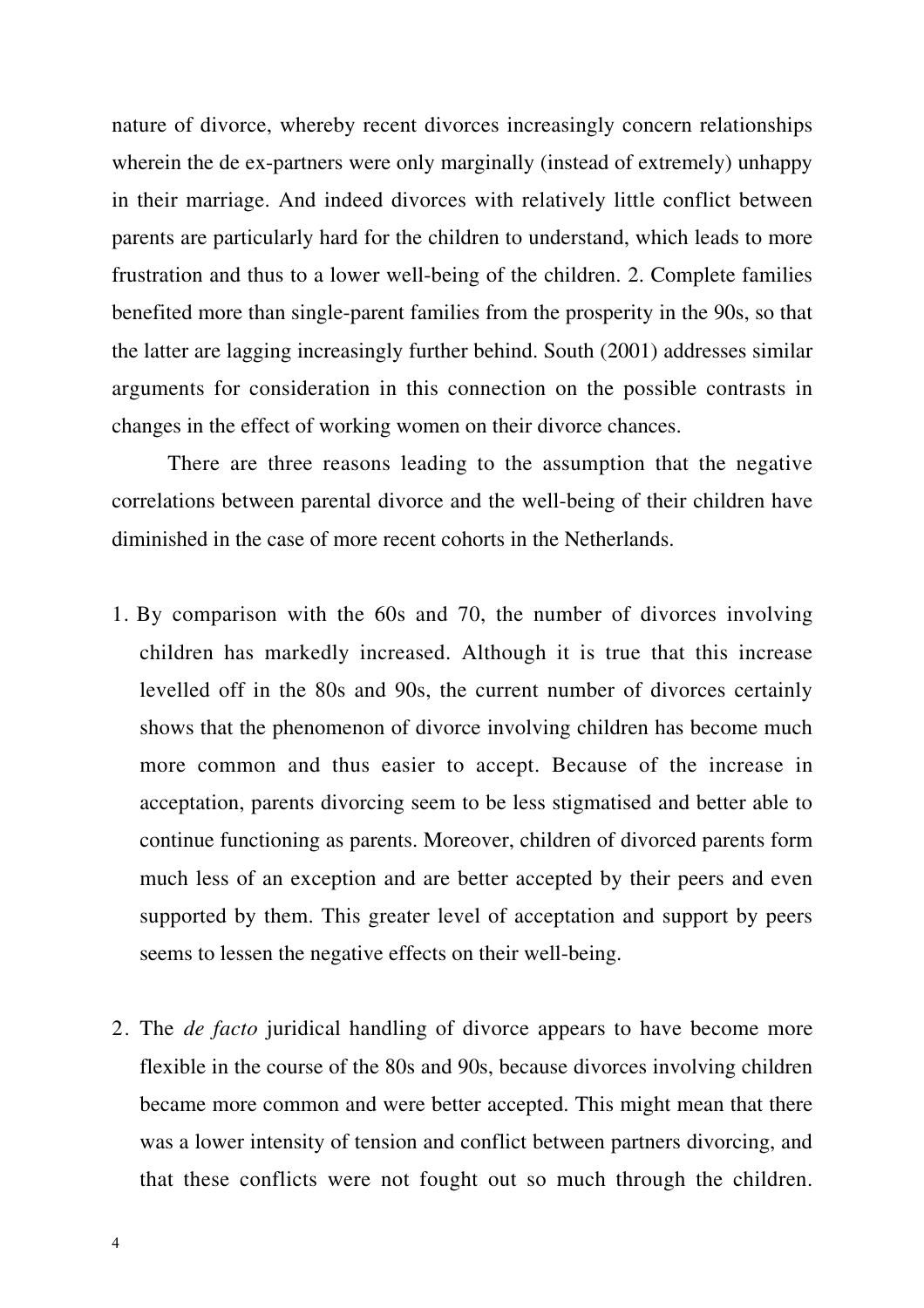Nowadays people divorce "more rationally" than before. This means that the children involved are less subject to tension and therefore that there are less negative consequences for their well-being. Moreover, there is nowadays a lot more mediation between divorcing parents instead of a lengthy court case in which the divorce is "threshed out".

3. A third possible cause of the decrease in negative correlations between parental divorce and their children's well-being is the increase in "coparenthood": divorced parents nowadays more frequently have joint custody over their children. In this way, the parents remain in (good) contact with each other, and the children continue to see both parents and are brought up by both of them. Moreover, upbringing by both parents becomes more effective and the well-being of the children suffers less damage.

There are, however, also three reasons leading to believe that the negative correlations between parental divorce and their children's well-being have increased in the case of more recent cohorts.

1. In the second half of the twentieth century, the number of divorces involving children increased markedly. Taking for granted that the portion of bad marriages during the twentieth century remained more or less constant, this increase shows that nowadays the average divorce has different grounds than in the past. De Graaf & Kalmijn (2001: 25) shows that grounds for divorce in the second half of the twentieth century changed and also became less weighty. In the 50s, the grounds "sexual infidelity of the man" had a role in over 54% of divorces, in the 80s only in 38% (infidelity of the woman 35%, resp. 28%). The particularly weighty grounds for divorce, "physical violence", were less frequently mentioned with the passing of decades. This could mean that the rare divorce cases in the 60s and 70s often brought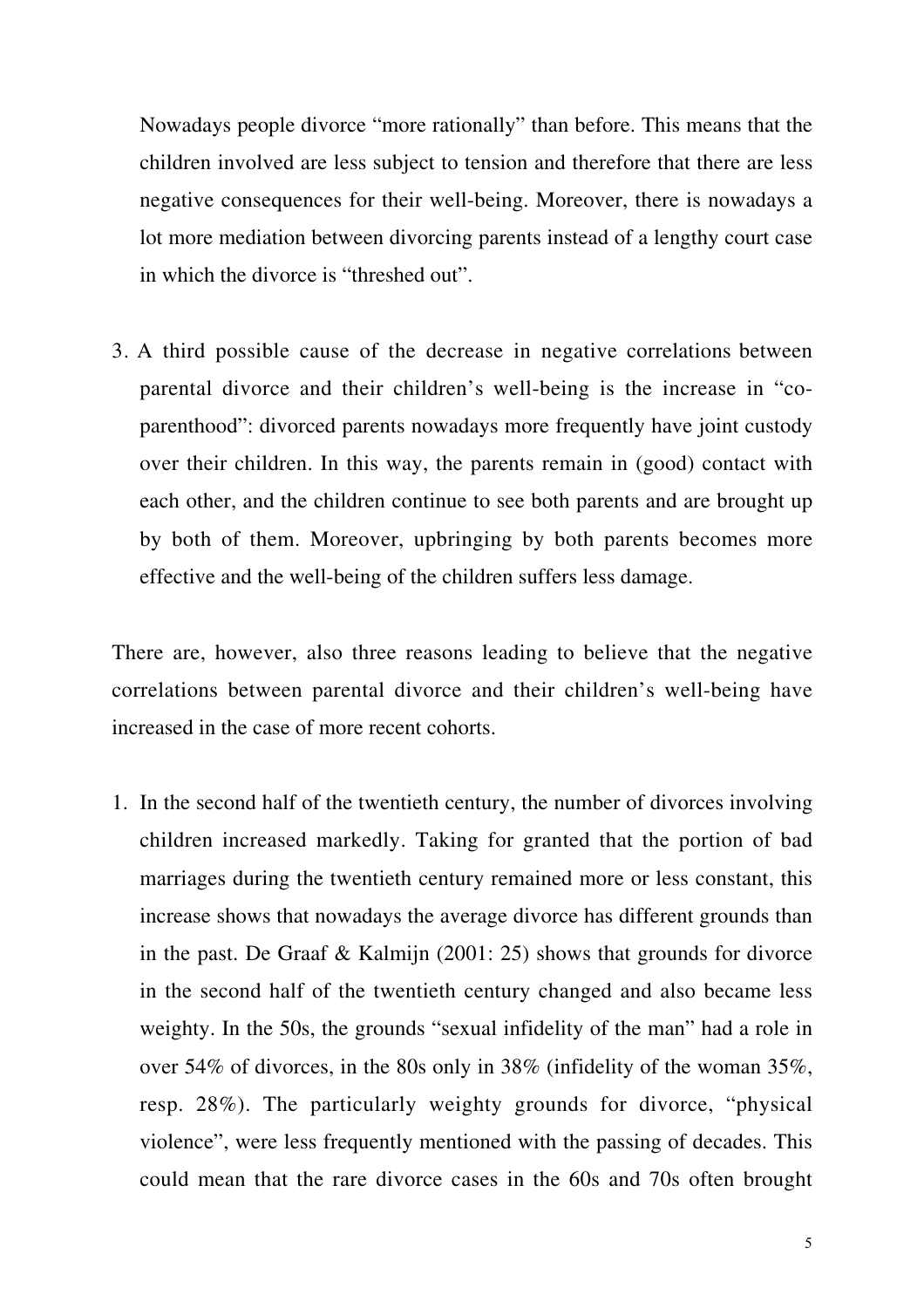conscious relief to the children involved because divorce led to termination of an untenable situation. The more frequent divorces in the 80s and 90s, on the other hand, more often brought lack of understanding and a state of confusion in the children, because they could not see the need for the divorce. The fact that they had more and more difficulty in understanding their parents' divorce could have an increasingly negative influence on the children involved in more recent divorces.

- 2. De Graaf & Kalmijn (2001: 26) also find that women in recent divorces more often use the grounds "growing apart", "lack of attention" and "not being able to talk to each other properly" than was the case in divorces during previous decades. Of the women who divorced in the period 1949- 1972, 69% named the grounds for divorce as not being able to talk, while that percentage in more recent cases of divorced women increased to 80%. The importance for children of a good psychological relationship between their parents is certainly present, but it may have less weight than maintenance of the parental marriage, because, for children, an upbringing as undisturbed as possible is more important than a good relationship between their parents. If the number of divorces on grounds of a bad psychological relationship increases, this means that the negative effects for the children of an average divorce increase.
- 3. According to De Graaf & Kalmijn (2001: 27) women more and more frequently name the grounds 'former partner spends too much time at work' and the 'division of housekeeping tasks' as reasons for separation. Too much work was mentioned by 8% of women divorcing in the 50s and 60s, compared to 28% in divorces during the 80s; and problems concerning division of tasks were mentioned by 15%, resp. 30%. It may be in the children's interest for their parents to have a more emancipated relationship,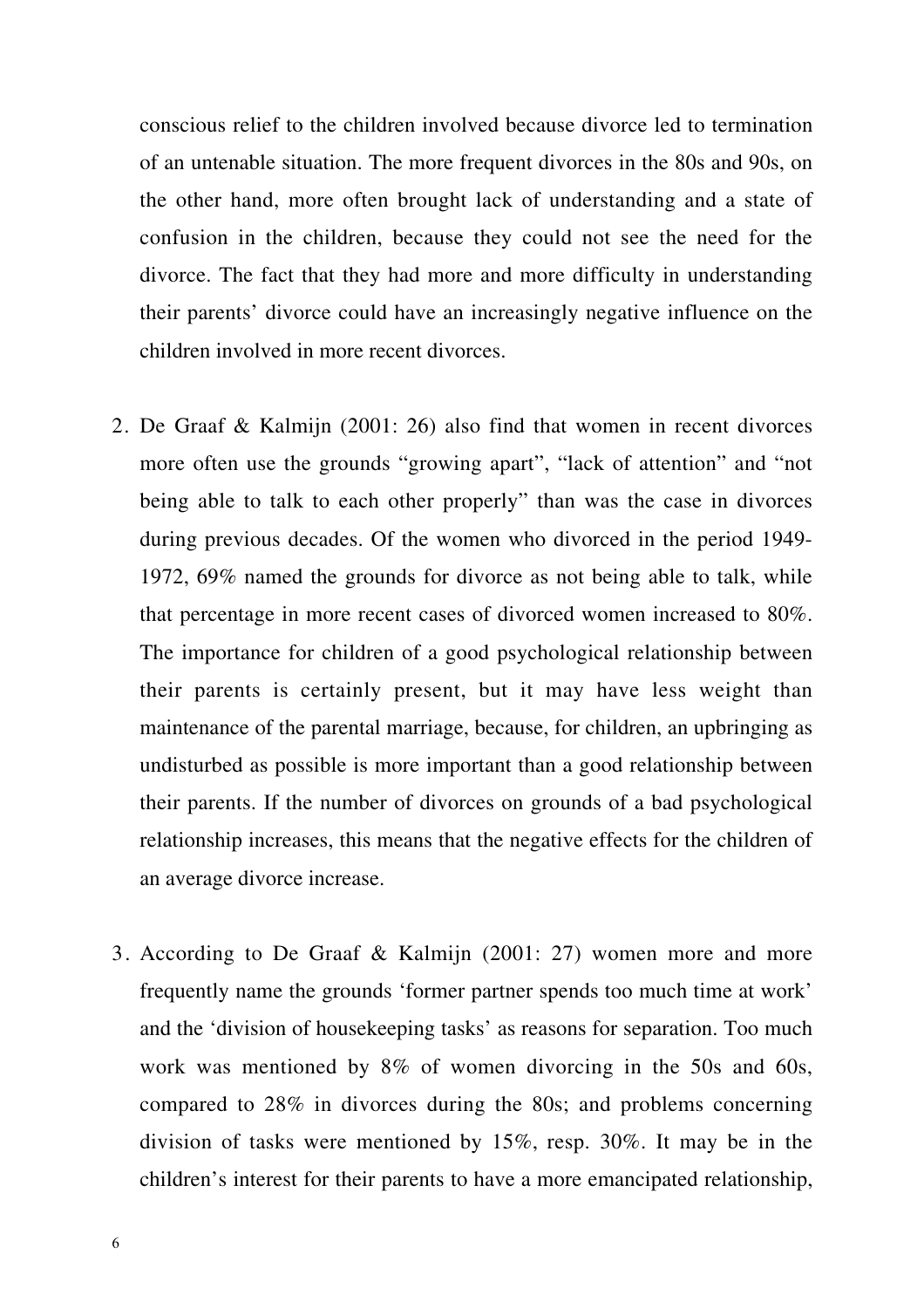but this interest may be slighter than that their parents remain married, because for children it is more important to have an upbringing as undisturbed as possible then a more emancipated role division between their parents. If the number of divorces on grounds of too little emancipation in the division of roles increases, this could mean that the negative effects for children of the average divorce increases.

It is of course possible that no changes can be found in the well-being of children in consequence of a divorce in the 1984-1999 period. This can be explained by two different phenomena: 1. The period 1984-1999 is too short to find significant changes: one needs longer time intervals to detect them. Moreover the most important changes already have occurred before 1984, especially during the later 70s. 2. The above-mentioned developments balance each other out unintentionally during this period.

Although it might be true that the 1984-1999 is too short to find significant changes, there is a claim in the public debate and among policymakers that also during the '80s and '90s juridical behaviour towards divorce, and especially towards so-called 'father-families', have changed profoundly during the analysed period. Thus the strongest change during the '80s and the '90s should be found in the well-being of pupils living in these father-families.

Given these possible contradictory developments, the current stage of research and the claim of policymakers, the main question in the context of this research study is in the first place descriptive: *have the negative correlations between certain aspects of children's well-being and parental divorce diminished during the 1984-1999 period?*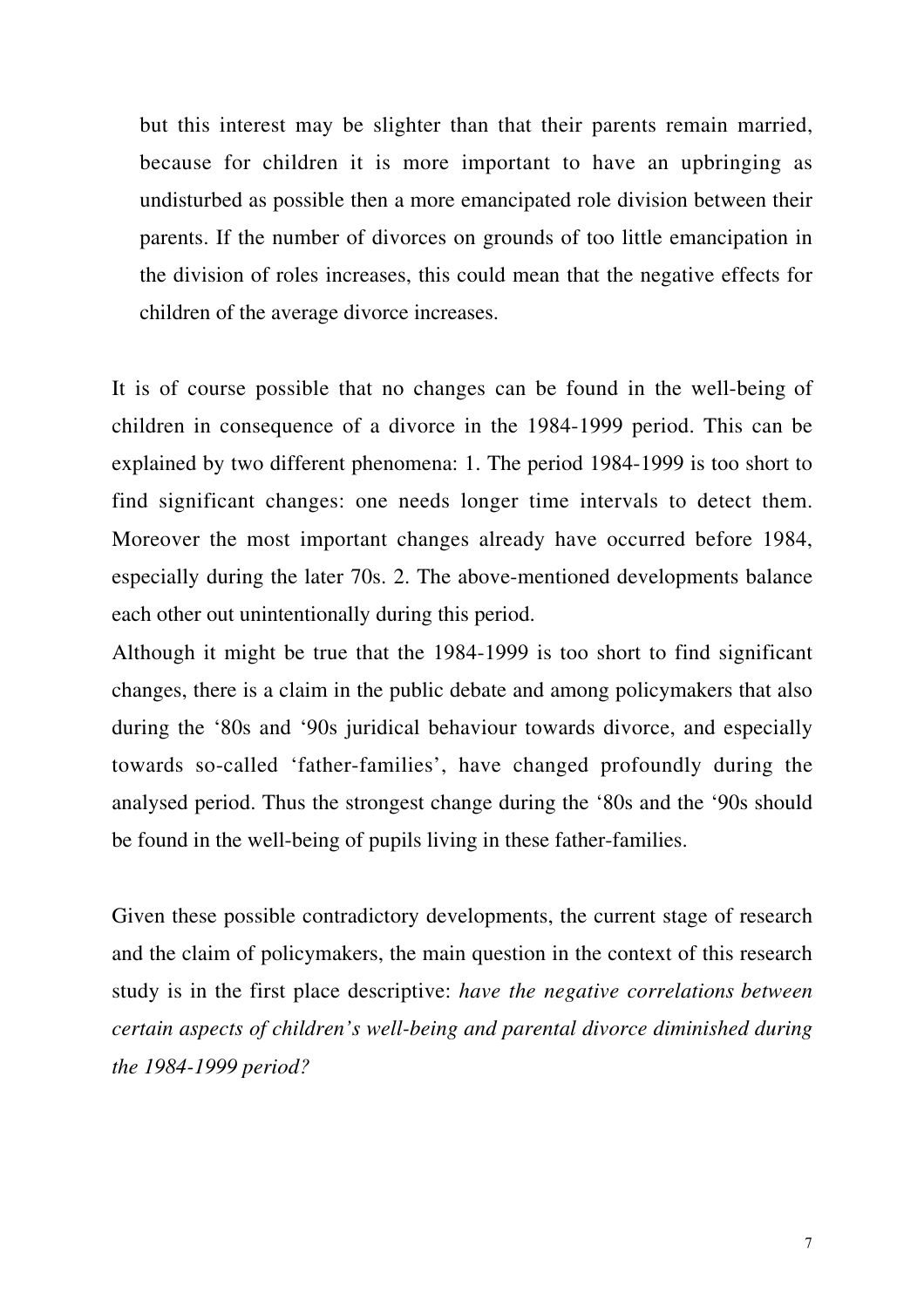The data available allow this main question to lead to two specific sub-questions that can contribute to a better understanding of changes, or of no changes, in the negative correlations.

- 1. *In the 80s and 90s, did the negative effects of father families on the children's well-being increase more than the effects of mother families on the children's well-being?* Previous Dutch research (Borgers, Dronkers & van Praag, 1996; Dronkers, 1997, 1999) showed that the well-being of children in mother families was negatively influenced by divorce, while that was not the case in father families. These authors explained this phenomenon by assuming that the fathers who after divorce had full custody of the children formed a special group. Moreover, there was more social support for this category of fathers than for single mothers. However, due to a marked increase in father families during the 80s and 90s, the category of fathers taking care of their children became less selective. Less exceptional fathers took on full custody of their children so that the negative consequences of divorce on their children's well-being was no longer compensated for to such a degree by their particular capacities or by extra social support.
- 2. *In the 80s and 90s, were there any differences between the negative effects on the well-being of children in mother families with a higher educated mother and the well-being of children in mother families with an lower educated mother?* In previous Dutch research (Borgers, Dronkers & van Praag, 1996) no difference was found between the well-being of children in mother families with a higher educated mother and the well-being of children in mother families with a lower educated mother, while according to American research such a difference can as a rule be found. This difference in results can be explained by the fact that in the Netherlands, until the 70s, divorce was not customary, and hence it was mostly women endowed with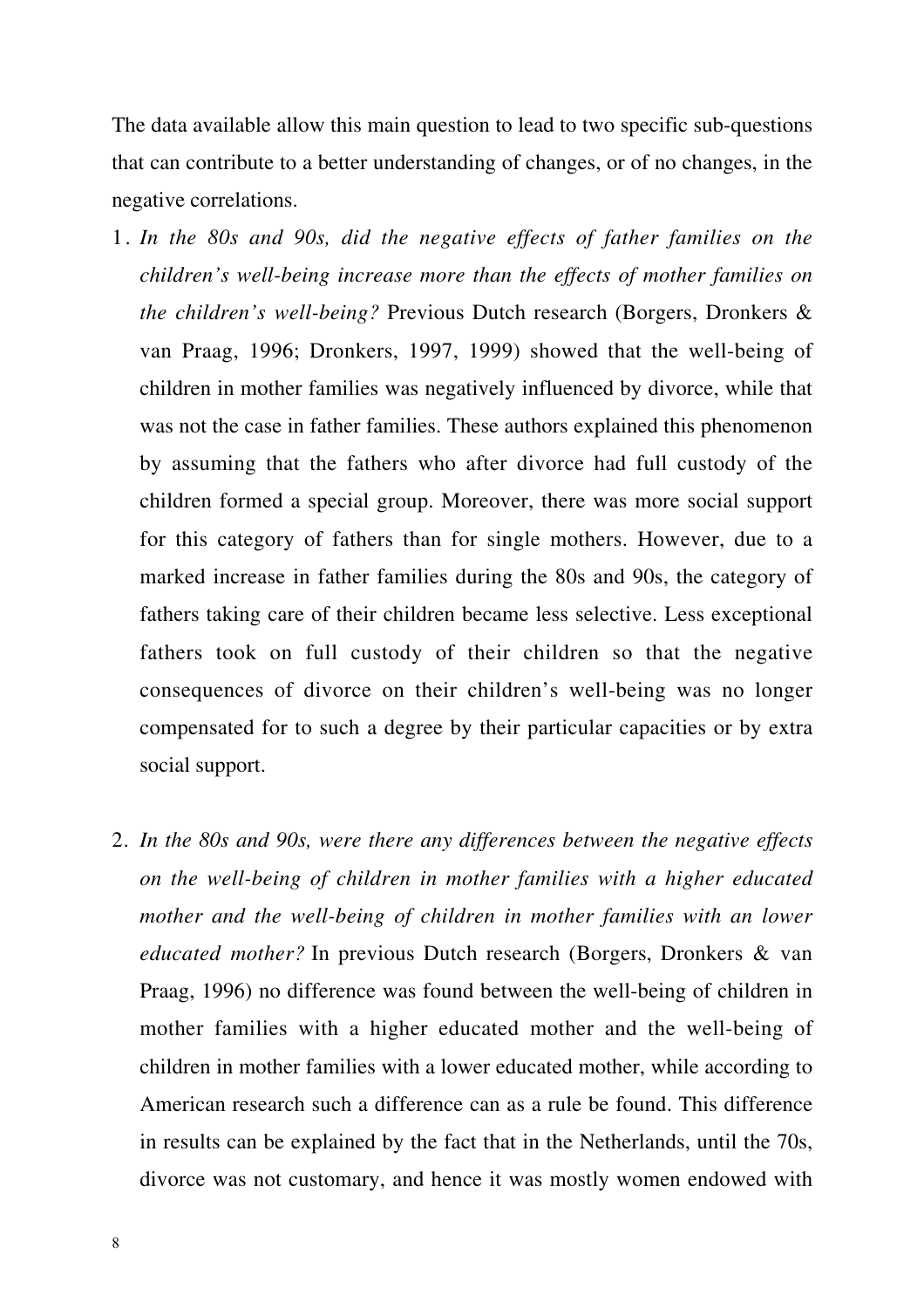perseverance and intelligence (Dronkers, 2002) who were in a condition to push a divorce through. For less perseverant women the threshold was much higher: divorce procedures were difficult and unfamiliar, and they preferred not to risk it. During the 80s and 90s the category of women forming mother families became less selective. Since divorce had become quite normal and divorce procedures were simpler and more common, it may be assumed that divorced mothers were no longer predominantly women endowed with perseverance and intelligence (Dronkers, 2002). This change in the composition of categories of divorced mothers from the viewpoint of perseverance and intelligence could be the reason why differences in wellbeing between children in mother families with a higher educated mother and children in mother families with a lower educated mother increased in the course of the 80s and 90s. The selective category of divorced women in the 70s neutralized, thanks to their greater intelligence and perseverance, the difference in resources of women with a lower and higher education by comparison with complete families. Since during the 80s and 90s the category of women forming mother families became less selective, the difference in resources of lower and higher educated divorced women was more evident, among other things in the well-being of their children.

## 2. DATA

The article by Borgers, Dronkers en van Praag (1996) addresses the well-being of secondary schoolchildren at the start of the 90s. The School Surveys used by them were, however, put together in a more or less comparable way at different times during the 80s and 90s. For this reason, these School Surveys are suitable for the purpose of answering our questions. For the present article we have been able to use data from the 1984, 1990, 1992, 1994, 1996 and 1999 NIBUD<sup>1</sup> School Surveys. These School Surveys can be considered to be representative of a specific year's secondary schoolchildren from all classes and types of school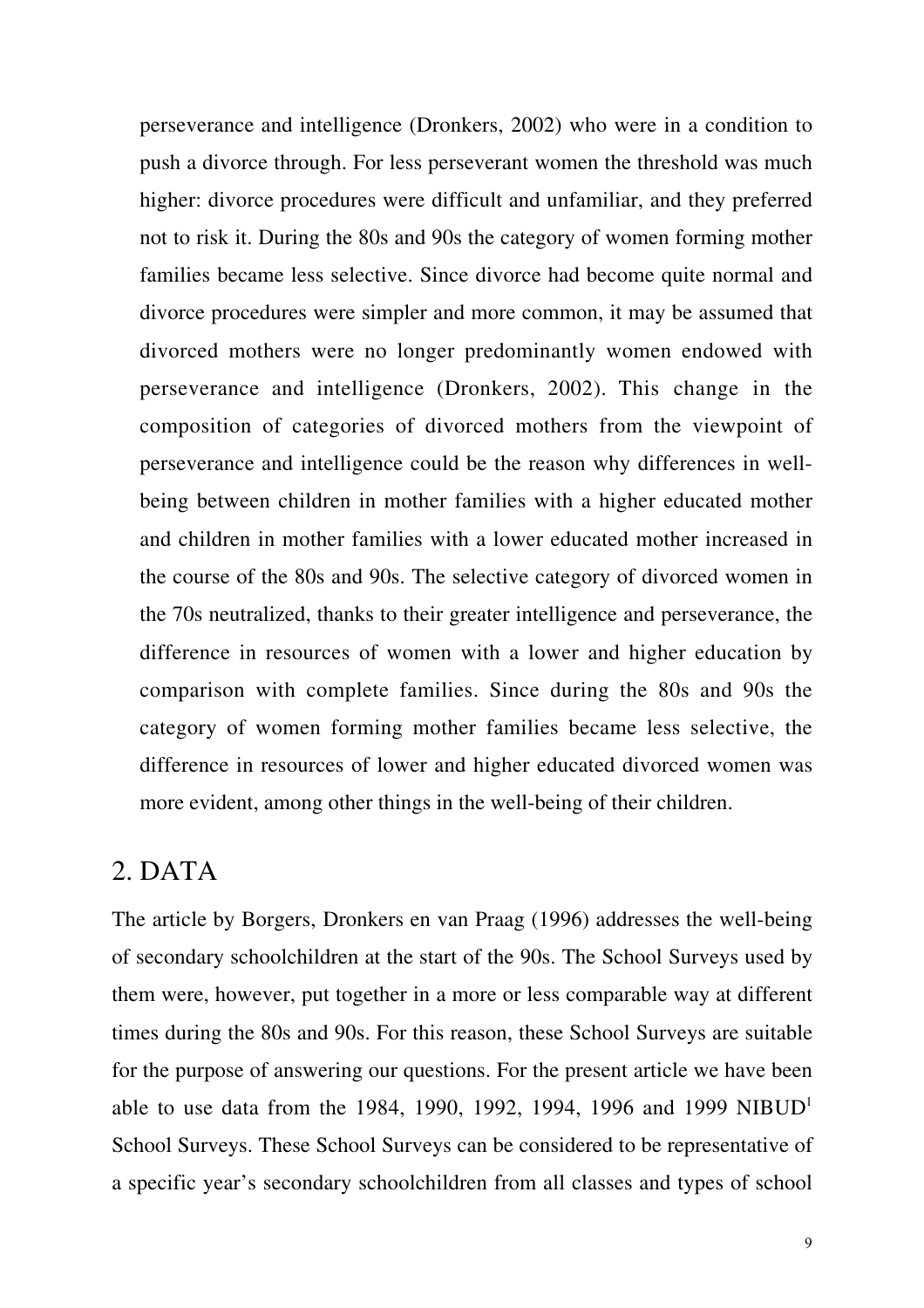education. They consist of written questionnaires distributed via the school and collected during school time. The schoolchild and the type of family he/she lives in is the independent variable. The well-being of the schoolchildren is the dependent variable. We have here limited the group under study to schoolchildren of Dutch nationality in order to exclude the confusing influence of different cultures<sup>2</sup>. Moreover, we have only included schoolchildren below eighteen years of age in our research population, in order to avoid distortion caused by changes in the indexes of older students. The schoolchildren were asked to give their opinion on a great number of aspects of their lives, without, however, connecting this with the divorce of their parents. All the data we used for this secondary analysis of the NIBUD data consists therefore of selfassessments by the schoolchildren questioned. Secondary schoolchildren orphaned of one parent were also removed from the analysis data, in order to avoid confusion between widowed/orphaned families and divorced families (see Borgers, Dronkers en van Praag, 1996).

From the questionnaires, we selected the questions providing an indication of the different aspects of schoolchildren's well-being. We had to limit ourselves to using those indicators of well-being that had been measured in a comparable manner during the 80s and 90s. Because of these limits, the range of our indicators of well-being is not as broad as that of Borgers, Dronkers en van Praag (1996). Since the extent of conflicts between parents was only quantified during the 90s, we could not include this control variable in our analysis. For the purpose of our investigation the omission of this control variable with regard to the extent of conflicts between parents before and after divorce means that we may overestimate the decrease in negative relations between parental divorce and their children's well-being, since we cannot take account of the presumed increase of 'rational' divorces during the 80s and 90s. However, if we do not find that these negative correlations diminished, that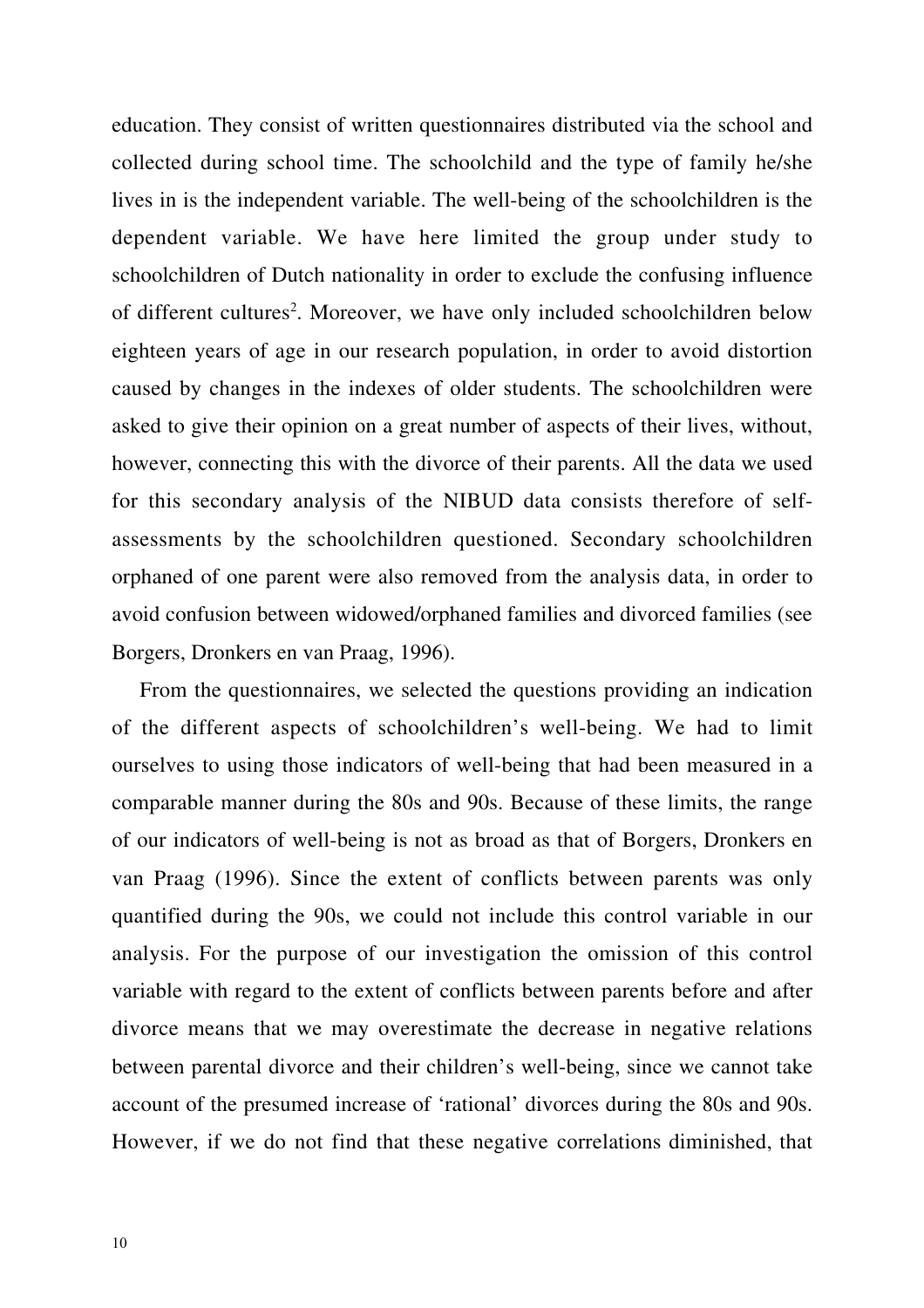cannot be explained by the omission of control for the extent of conflicts between parents before and after divorce.

We can now analyse the following aspects of secondary schoolchildren's well-being (for more information on this indicators, we refer to Borgers, Dronkers en van Praag (1996), who used the same aspects of secondary schoolchildren's well-being:

- *Parents' financial contributions to the children*. It is frequently seen that in divorced families there is a greater degree of poverty (Hoff, Dronkers & Vrooman, 1997). That implies that children in divorced families have less money available than children in complete families. At the same time, divorced parents might (temporarily) devote less time and attention to their children, and compensate for this with a greater financial contribution. We are using three indicators, expressed in Dutch guilders<sup>3</sup>: the amount of pocket money per week; the amount of extra money per week, divided into clothing allowance and travel allowance. These sums of money have not been adjusted for inflation or price level. Due to inflation in the 80s, this could lead to an overestimation of the rise in financial contributions from parents during this period of time.

- *Schoolchild's health problems*. The tension brought by parental divorce (both before and after) can also have consequences on the state of health of the schoolchildren. Supervision by parents can also diminish during the divorce period, so that their health is threatened. The indicator is the number of times the student has been home on sick leave during the last month.

- *Undesired negative behaviour*. The tension brought by parental divorce (both before and after) can also have consequences on the degree of undesired negative behaviour manifested by the children. Supervision by parents can also diminish during the divorce period, so that there are more opportunities for undesired negative behaviour. The indicator is a scale concerning the number of times that the pupil, according him/herself, was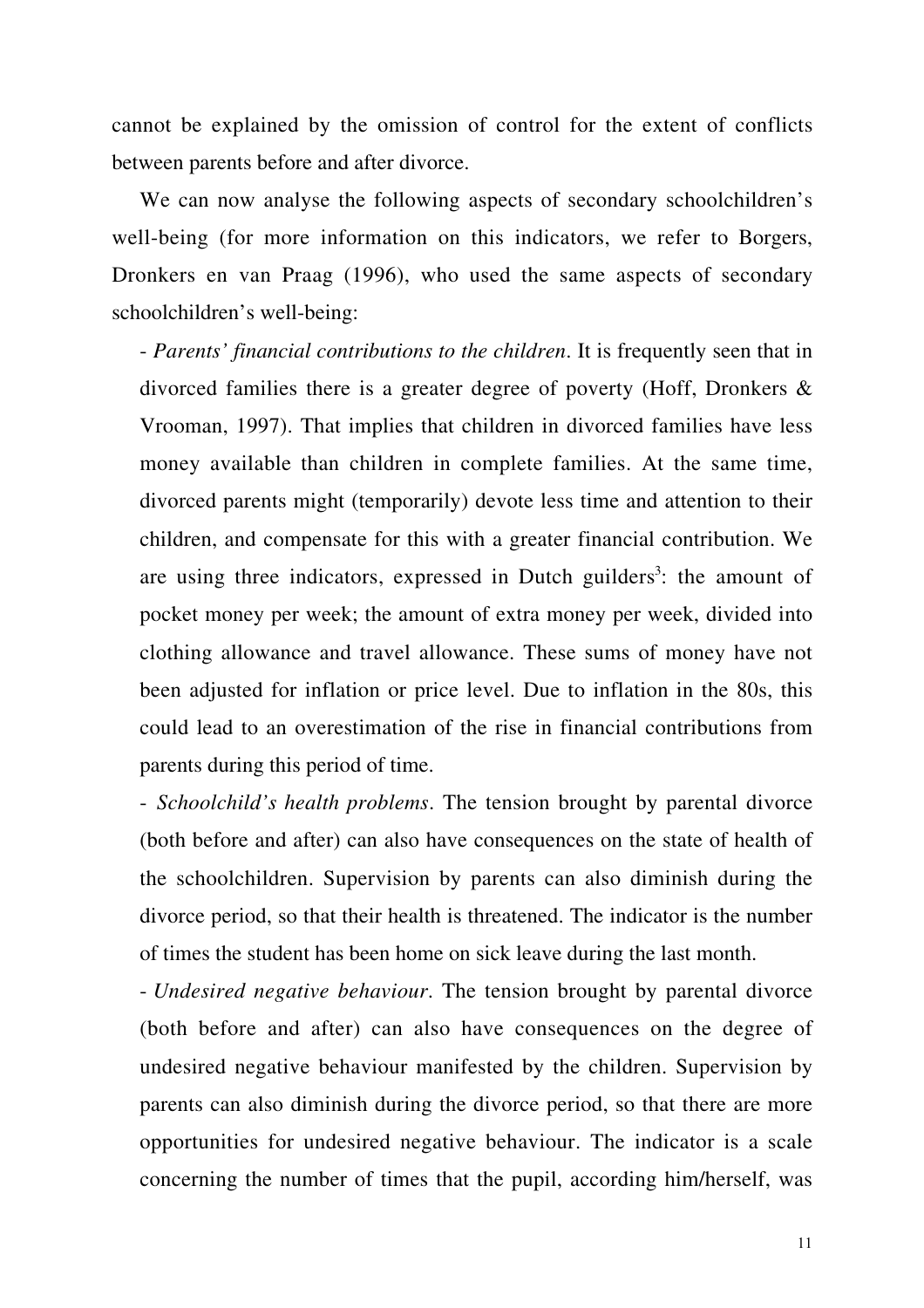involved actively or passively during the last year in 10 aspects of negative behaviour like quarrels, fights and petty and large criminality, such as vandalism and theft, etc. The Cronbach Alfa of this scale is 0.80.

- *Planning of future independence and role division.* The tension caused by parental quarrelling and divorce may lead the children to want to leave their parental home earlier and to live independently in order no longer to be disturbed by this quarrelling and tension. Parental divorce can also cause children of divorced parents to aspire to a more emancipated domestic role division in their own relationships. Moreover, following their parents' divorce, children of divorced parents more frequently see their father and/or mother fill the role of the other parent, so that the chance of a more balanced domestic role division is more realistic. There are two indicators: 1. The age the schoolchild wants to go and live independently. 2. A scale of five questions concerning the future task division in upbringing and caring for children, cooking, earning money and domestic chores, whereby we have reformulated the questions in such a way that it is mostly the traditional role division of man and women that scores the highest points in this scale. The Cronbach Alfa of this scale is 0.72.

The averages, standard deviations and numbers relating to these indicators of well-being are shown in the last two rows of Table 1. In the 1984 School Survey, the variables 'bad health', 'undesired negative behaviour' and 'future role division in upbringing and care of children' was not measured. For these indicators we can only establish a shorter trend, (1990-1999) instead of 1984- 1999.

Differences in the well-being of secondary schoolchildren between singleparent and complete families and the possible changes that took place in the 1984-1999 period may also be caused by changes in background features. In fact, due to the increased number of divorces, the composition of the categories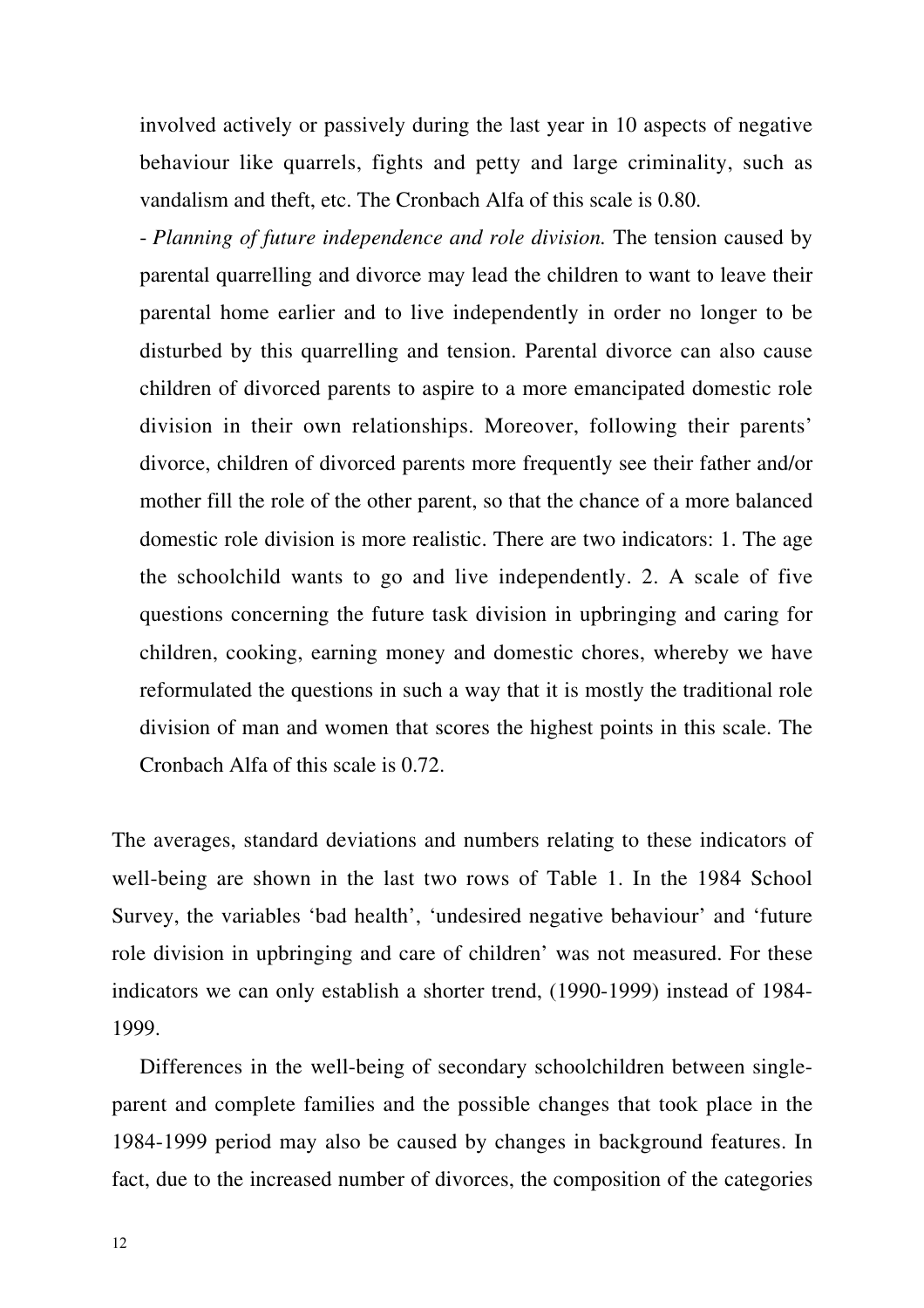of divorced parents changed, and consequently also their characteristics in relation to the category of not divorced parents. This is why we check for the following variables: type of school the schoolchild attends (from lower to higher levels: lbo, mavo, havo, mbo and vwo); schoolchild's age; schoolchild's gender (women score higher); religious belief of the student (five dichotomous variables: Roman Catholic, Protestant, Reformed, Islam, other belief; no belief as a reference category); highest type of parental education (distinguished between mothers and fathers, from lower to higher: from primary school to university level). Table 2 shows how far the most important features of complete families, mother families and father families have shifted in the period from 1984 to 1999.

The education level of the father and mother were not measured in the 1984 School Survey. Therefore, we cannot take account of the parents' education level over the period 1984-1999. Only in the comparisons over 1990-1999 do we use the parents' education level as a control variable. Since in all comparisons relating to the period 1984-1999 the education level of the schoolchild was checked, we believe that the consequences of the lack of data on parental education level in the 1984-1999 comparisons is not disastrous for the purpose of establishing the significance of a possible trend.

Schoolchildren in mother families less often provide information on the education level of the father, who left home, while children in father families often do not mention the education level of the mother who left home. In the multivariate comparisons relating to mother families we only used the education level of the mother as a control variable, while in the case of father families we only used the father's education level. Inclusion of the education level of both parents in the comparisons leads to distortion of results relating to single-parent families, since in that case we would have to take account only of the singleparent families in the comparisons, in which children have more frequent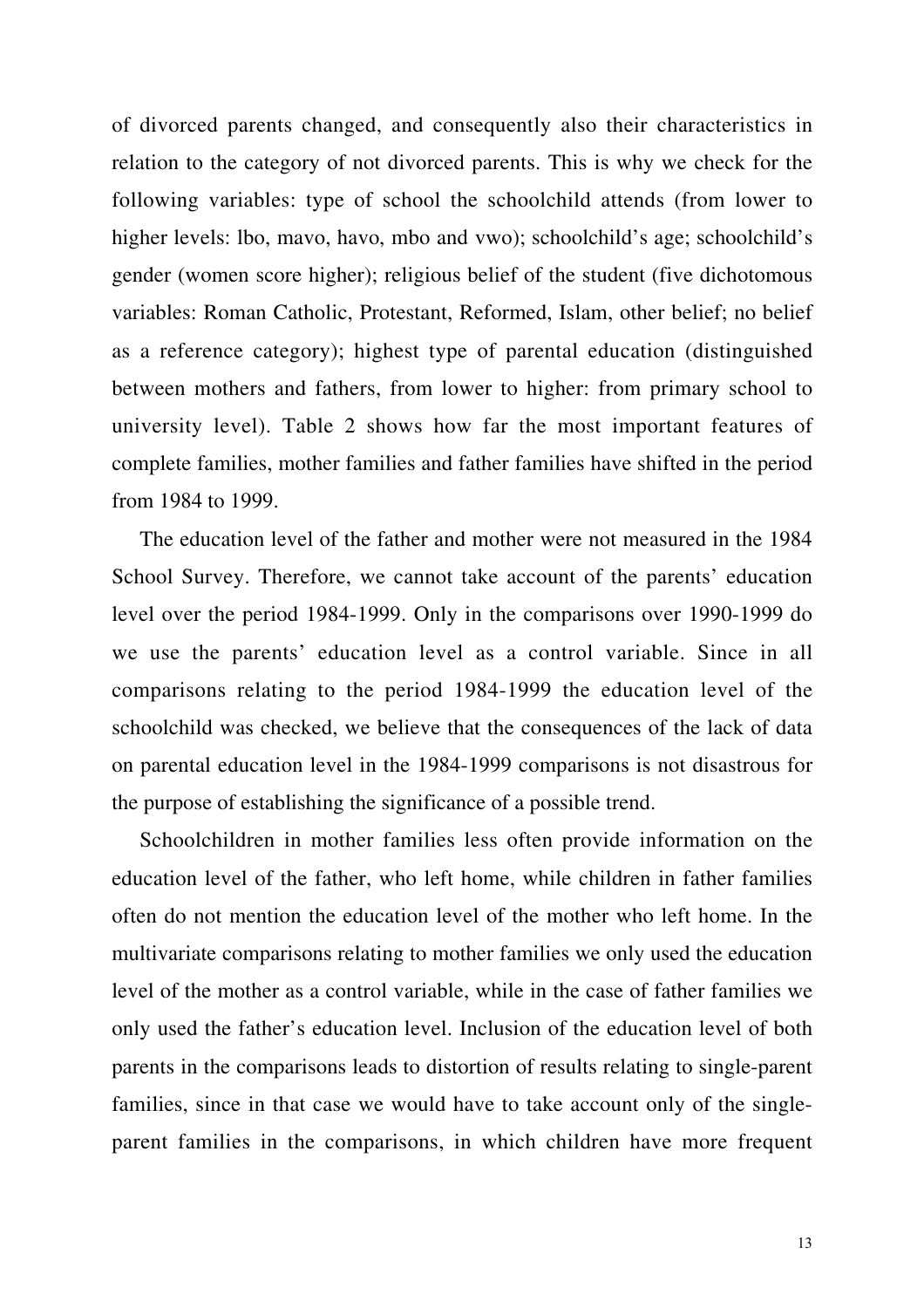contact with the parent who left home, and hence are aware of his/her education  $level<sup>4</sup>$ .

The average type of school attended by children in mother families was only significantly lower than the type attended by children from complete families in the years 1992 and 1994. In the years 1984 and 1990, although it was lower than was the case for children in complete families and in the years 1996 and 1999 equivalent or even higher, the differences are not significant. The average type of school attended by children in father families was of a significantly lower level in the years 1994 and 1996 than was the case for children in complete families. In the years 1984, 1992 and 1999, although the level was lower than for children in complete families (and in 1990 higher), these differences are not significant. In general, the average type of school attended by children from both mother families and father families is of a significantly lower level than the average type of school attended by children in complete families.

The average education level of fathers in father families was significantly higher in the years 1990 and 1999 than the average education level of fathers in complete families. In the other years (with the exception of 1994) the average education level of fathers in father families was in fact higher than that of fathers in complete families, but these differences are not significant. In general, the average education level of fathers in father families was significantly higher than the average education level of fathers in complete families. The average education level of mothers in mother families was, in the years ranging from 1990 through 1996, significantly higher than the average education level of mothers in complete families. This also goes for the year 1999, but this difference is not significant. In general the average education level of mothers in mother families was significantly higher than the average education level of mothers in complete families.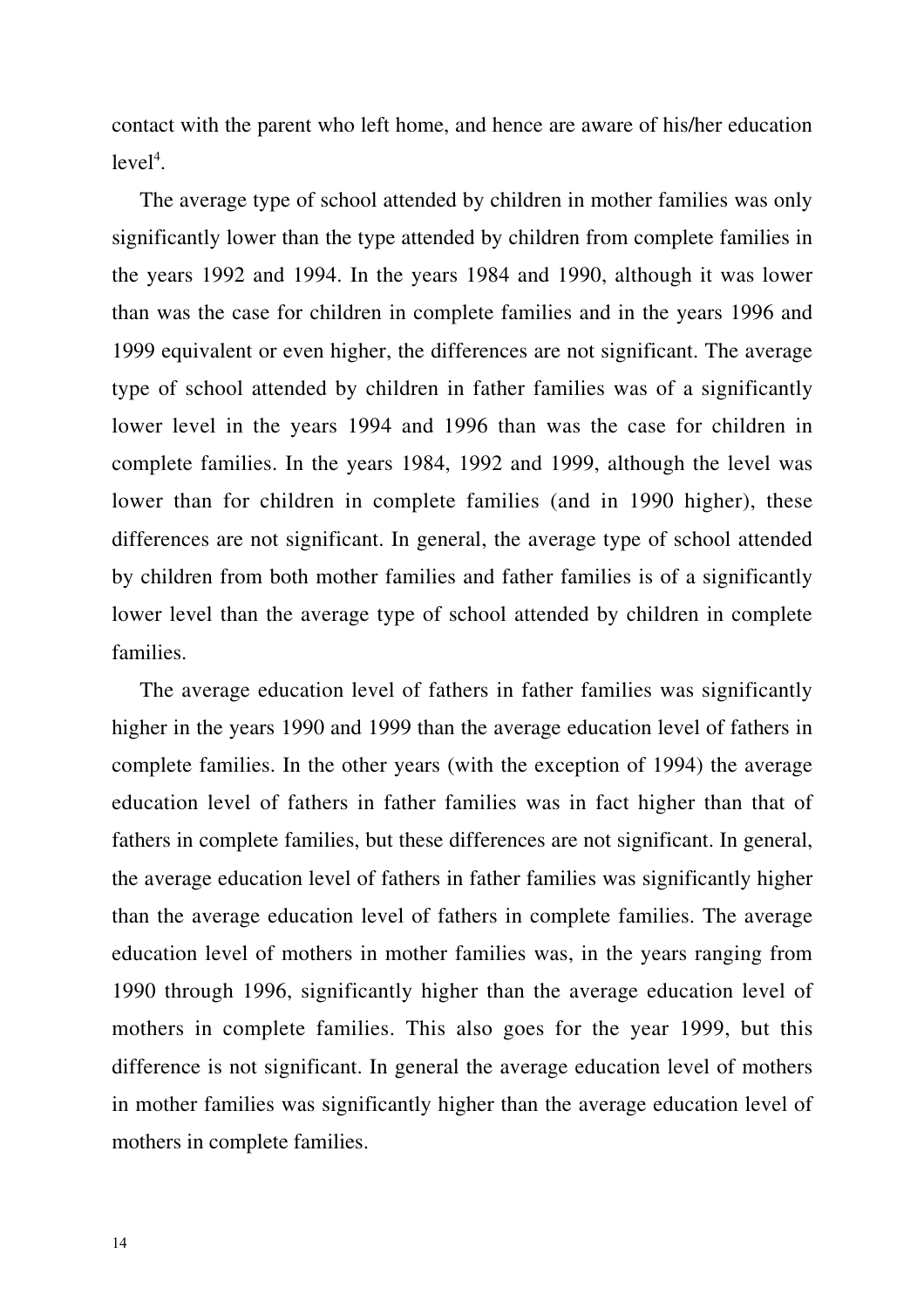Children in single-parent families are less often members of a Catholic or Protestant church than children in complete families. This was, however, less evident in the 80s than in the 90s, and less evident with regard to children in father families than to children in mother families.

These results in Table 2 clearly show that taking account of changed background features of the categories of divorced and not divorced parents can be important for a correct assessment of the changed effects of single-parent families on the well-being of their children.

## 3. DIFFERENCES IN WELL-BEING BETWEEN SCHOOLCHILDREN FROM COMPLETE AND DIVORCED FAMILIES

Table 1 shows the differences for each year in the well-being of schoolchildren in complete and divorced families. In this way we obtain a first answer to our main question.

Mothers in mother families give significantly more pocket money to their children compared to parents in complete families. In 1984 children in mother families received  $f6.55$  more ( $f53.10-f46.55$ ), in 1999 the difference was  $f7.44$ (ƒ58.72-ƒ50.98). No clear trend can be established in the course of years, but it can be concluded that by comparison with 1984 this difference in the amount of pocket money only increased in 1999. With regard to fathers in father families the result in the course of years concerning pocket money was somewhat more inconsistent, but in this category too, albeit to a lesser degree, it can be seen that a significantly higher amount of pocket money was given to the children. Here too no clear trend can be established, the differences in amount show great fluctuations in the different years.

Concerning the amount of clothing allowance and travel allowance no significant differences were found between complete families and mother and father families.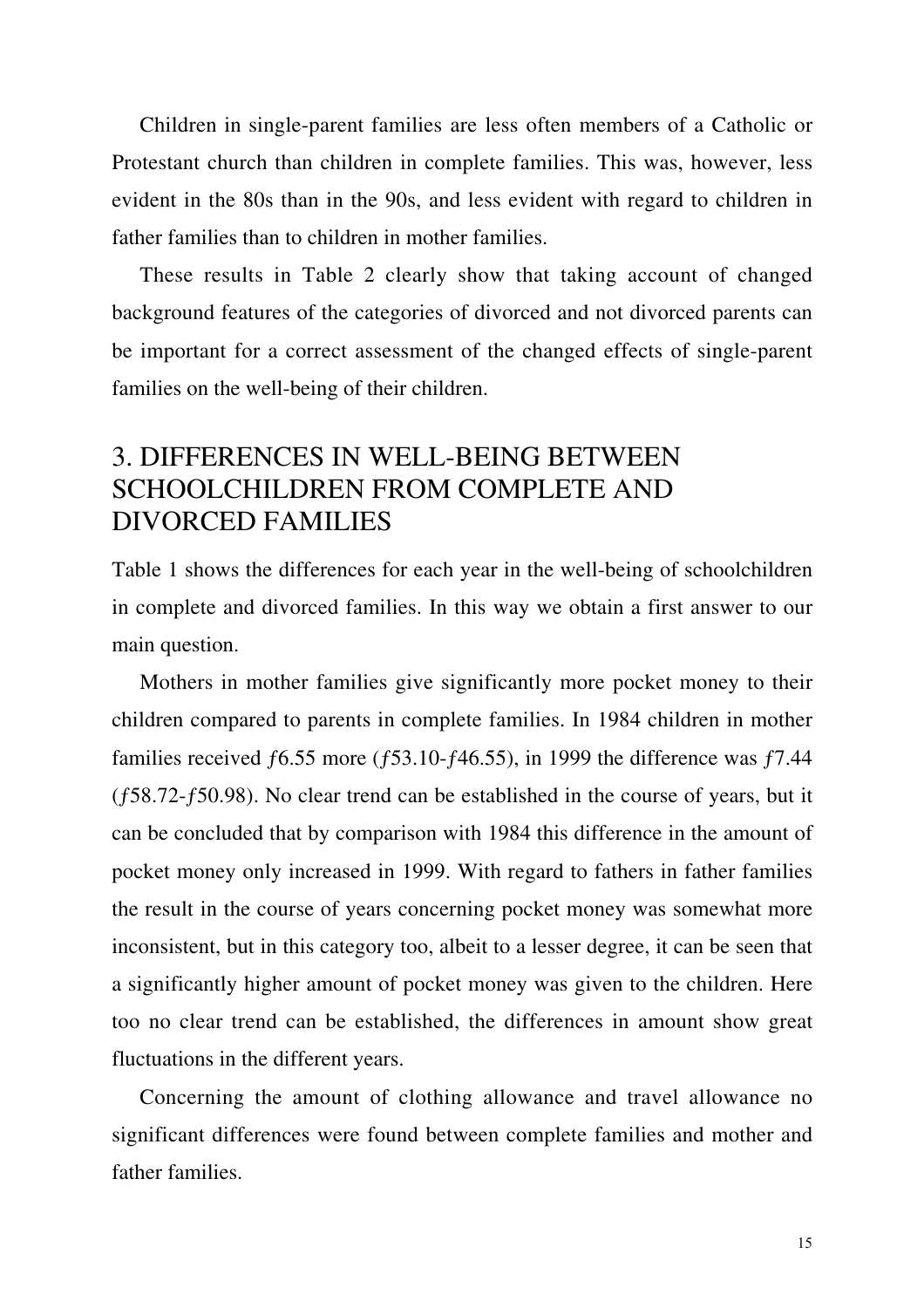The average age when a schoolchild in a mother family wants to live independently was significantly different in the years ranging from 1990 to 1996 than was the case for schoolchildren in complete families (0.63 year in 1990 and 0.27 year in 1996). This desire to leave the family earlier was, according to previous research, actually fulfilled: children in divorced families left home at a younger age than children in complete families. This difference in age between children in mother families and children in complete families decreased from 1990 to 1996, indicating a trend specific for that time. For children in father families the same significant difference can be seen in the age the child considered leaving home during the years 1990 through 1996, with the exception of the year 1992 (1.00 year in 1990 en 1.33 years in 1996). However, no trend can be established between these differences through the years as it can be for children in mother families compared with children in complete families. The 1999 data show a deviating image with regard to the data of previous years, and this goes for all types of family. We don't have a good explanation for this drop. In this year no significant differences between types of family could be found.

Children in mother families saw a significantly more emancipated future role division than children in complete families during the years 1992, 1994 and 1999. Children in father families did not see a significantly more emancipated future role division than children in complete families.

Children in mother families were significantly more often home on sick leave than children in complete families. The difference amounted to 0.32 times in 1990 and 0.35 times in 1999, and no clear increase or decrease was found in the differences in the course of years. For children in father families the same significant difference applies only in the year 1992 (difference: 0.34 times) in the frequency of staying at home on sick leave during the last month.

Children in mother families also manifested a significantly greater degree of undesired negative behaviour than children in complete families (difference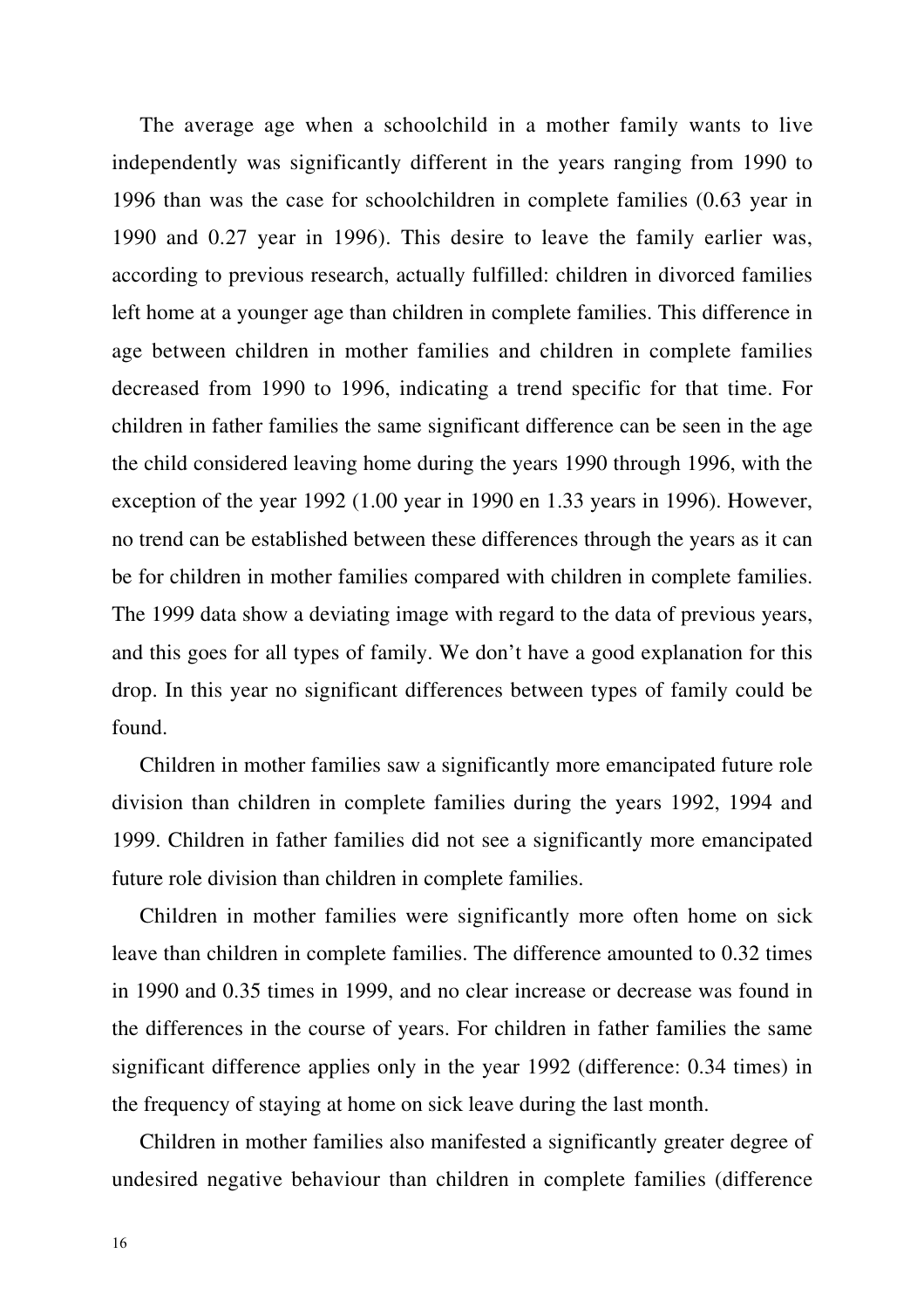0.25 times in 1990 and 0.09 times in 1996), with the exception of the year 1999 during which data show a deviating image. It is clear that the difference in undesired negative behaviour between children in mother families and children in complete families diminished from 1990 through 1996. In 1999 children in mother families manifested a lesser degree of undesired negative behaviour than children in complete families. No significant difference was found with regard to children in father families.

In general, we did not find a much lower degree of significant differences in the late 90s between children in single-parent families and children in complete families by comparison with the 80s or early 90s, but the year 1999 does appear at times to form an exception. That would make the answer to our main question negative: the negative correlations between certain aspects of the wellbeing of children and parental divorce appear to have hardly diminished during the period 1984-1999, with the sole positive exception of undesired negative behaviour.

However, it is important to note that these differences in well-being between children from complete families and single-parent families are not very large, especially not in comparison with the differences in well-being between children with parents with different educational levels or between pupils attending different school types<sup>5</sup>. We come back to this important point in the section *Conclusion and discussion*, because these small differences imply that increased level of divorce cannot be solely responsible for undesirable aspects of modern society.

Therefore, controlling for these (parental) characteristics is very important for the right evaluation of possible changes. Trends in background features, such as those shown partially in Table 2, may play a role, since they neutralize any possible decrease of negative effects. We shall look at this in the following paragraphs with the help of multivariate regression. We shall do this first for the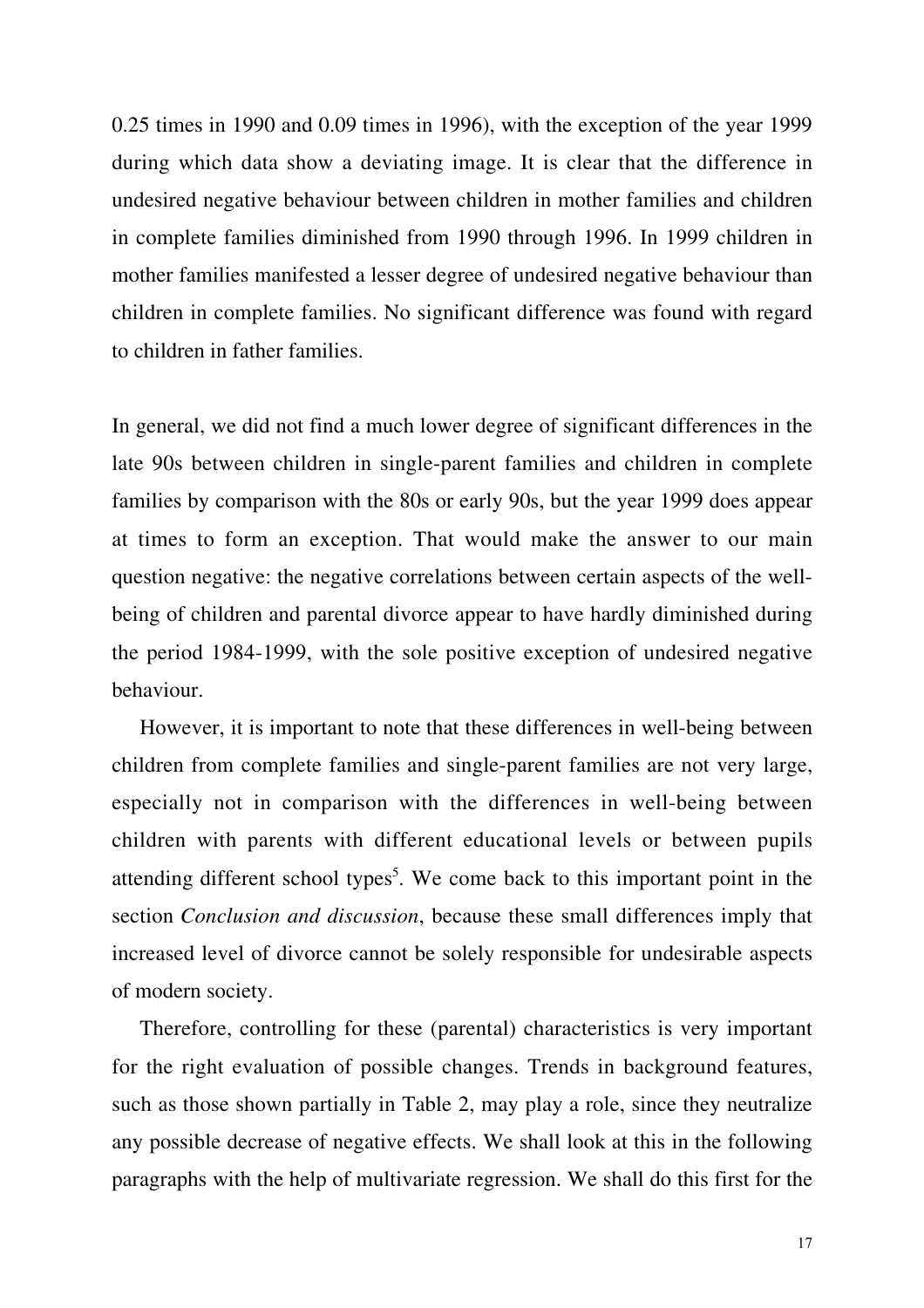indicators of well-being over the whole 1984-1999 period, and then separately for mother and father families. Next, we will look at all the indicators of wellbeing over the 1990-1999 period, and here we can also check the education level of parents. Finally, we will check whether in the 1990-1999 period the differences in well-being between children with higher educated divorced mothers and children with lower educated divorced mothers increased.

### 4. TRENDS IN THE 1984-1999 PERIOD

In de multivariate regression analyses shown in Table 3, the variables 'type of family' (mother and father family) and 'year of investigation' are taken up regardless of whether they have a significant effect or not. The other variables are shown according to the 'stepwise' method, that is, only the variables with significant effects are shown. Finally, the variable on the interaction 'type of family\*year' gives an indication of whether there is a significant increase or decrease in the course of successive years<sup>6</sup>. The interaction variable is also only shown if it is relevant.

### **4.1. Mother families in the 1984-1999 period**

Children in mother families receive significantly more pocket money than children in complete families, as shown in Table 3. In the course of successive years the amount of pocket money received by all children regardless of the type of family increases; in 1999 children received more pocket money than in 1984, but this can be explained by the inflation during the 80s. There is, however, no significant interaction effect, that is, there is no significant increase or decrease in the effect of mother families in the course of successive years on the variable 'pocket money'.

Children in mother families received significantly more clothing allowance than children in complete families. The amount of clothing allowance received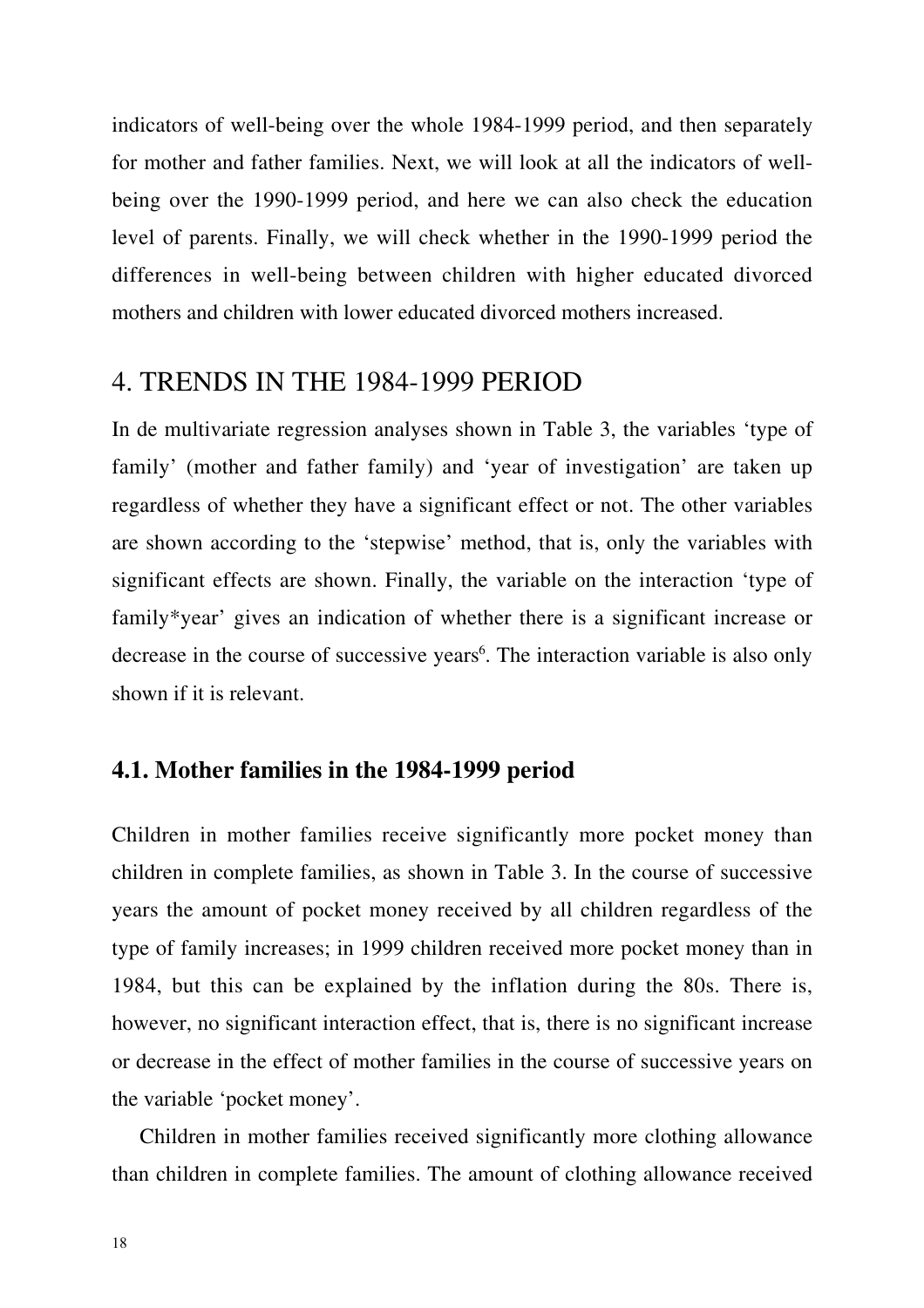increased significantly too for all children in the course of successive years. There is, however, no significant increase or decrease in the effect of mother families in successive cohorts on the variable 'clothing allowance'.

Children in mother families did not receive significantly less travel allowance than children in complete families. In successive years all children received significantly more travel allowance. There is no significant interaction effect of the effect of mother families during successive years in the variable 'travel allowance'.

Children in mother families wanted to leave home earlier than their peers in complete families. During the 90s all children, regardless of the type of family they belonged to, wanted to leave home earlier than children during the 80s.<sup>7</sup> There is, however, no significant increase or decrease to be seen in the effect of mother families in the course of successive years on the variable 'age of leaving home'.

There were, therefore, no significant differences in the late 90s between children in mother families and children in complete families by comparison with the 80s, if we take account of the available background features.

#### **4.2. Father families in the 1984-1999 period**

Children in father families received significantly more pocket money than children in complete families, as shown in Table 3. In the course of successive years the amount of pocket money increased significantly; all children, regardless of the type of family they belonged to, received more pocket money in 1999 than in 1984. There was, however, no significant interaction effect, that is, there was no significant increase or decrease in the effect of father families in successive years on the variable 'pocket money'.

Children in father families received significantly more clothing allowance than children in complete families. The amount of clothing allowance too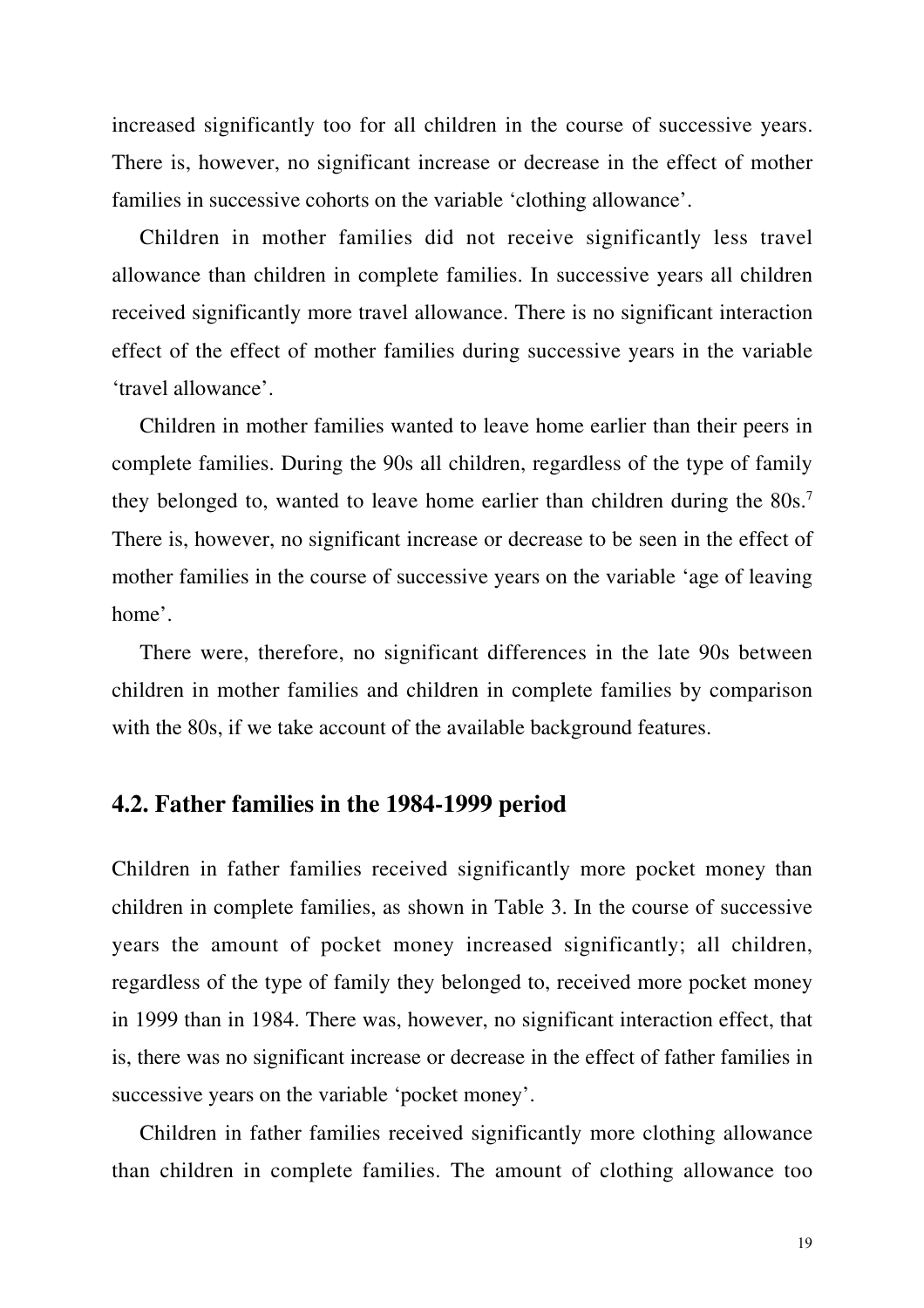increased significantly for all children in the course of successive years. There was no significant increase or decrease in the effect of father families in successive cohorts on the variable 'clothing allowance'.

Children in father families did not receive significantly less travel allowance than children in complete families. In the course of years all children, regardless of the type of family they belonged to, received significantly more travel allowance. There was no significant interaction effect on the variable 'travel allowance'.

Children in father families wanted to leave home earlier than their peers in complete families. Regardless of the type of family they belonged to, all children in the 90s wanted to leave home earlier than children in the 80s. There was, however, no significant increase or decrease in the effect of father families in the course of years on the variable 'home-leaving age'.

There were, therefore, no significant differences in the late 90s between children in father families and children in complete families by comparison with the early 80s, if we take account of the available background features.

### 5. TRENDS IN THE 1990-1999 PERIOD

In the multivariate regression analyses shown in Tables 4 and 5 the family type variable (mother family and father family) and year-of-investigation variable are shown, regardless of whether they have a significant effect or not. The other variables are shown according to the 'stepwise' method, that is, only the variables with significant effects are shown. Besides the interaction variable 'type of family \* year', the interaction terms 'mother family \*mother's education level'8 and 'mother family\*mother's education level \*year appear, if they are significant'9 . The second interaction term indicates whether there is a significant difference in well-being between children in mother families with a mother having a higher or lower level of education other than the normal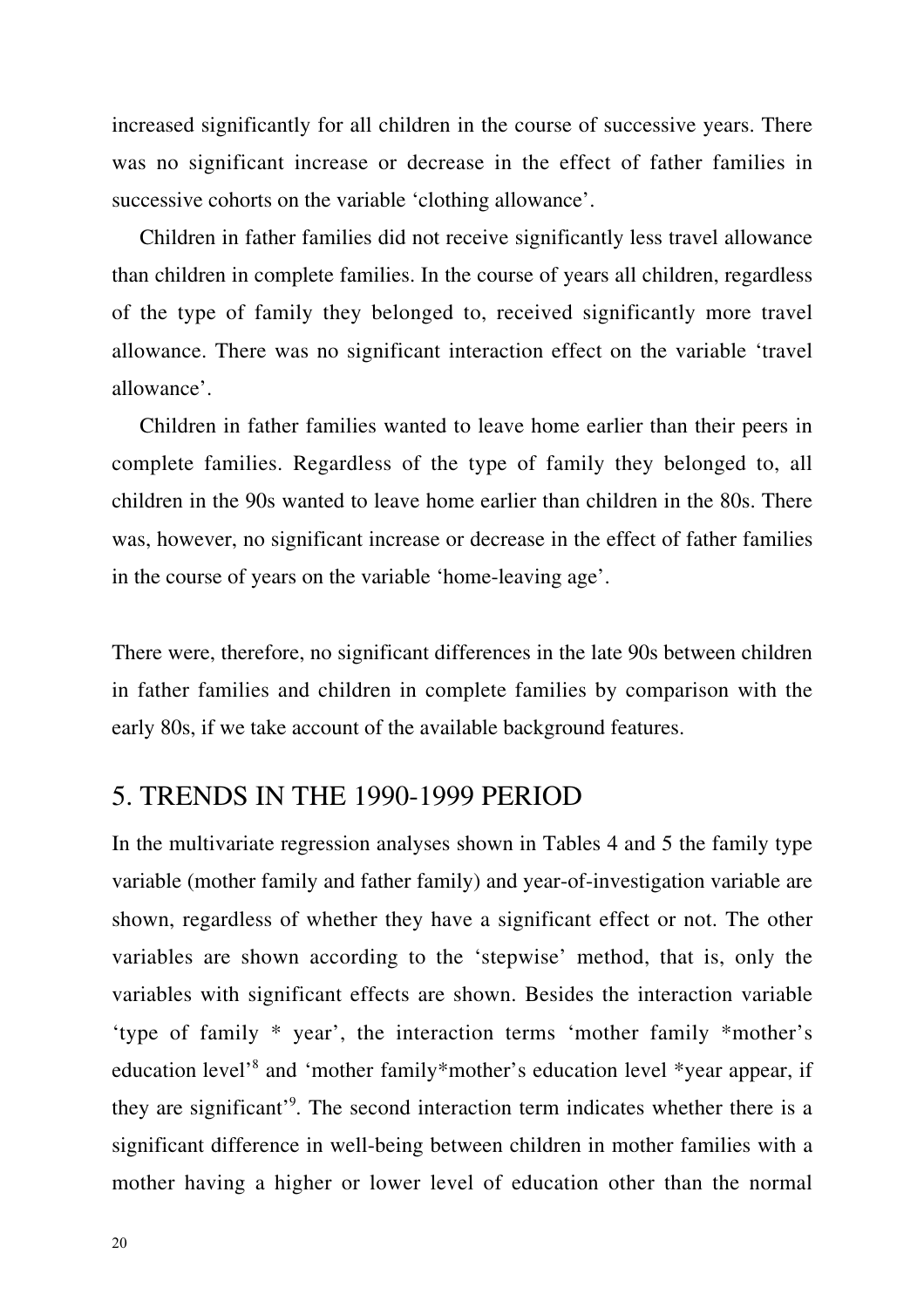difference in well-being between children with parents with a higher and lower education level. The third interaction term indicates whether this difference in well-being between children in mother families having a mother with a higher or lower level of education in successive years significantly increases or decreases. These three interaction variables are only shown if they are significant.

### **5.1. Mother families in the 1990-1999 period**

Children in mother families receive significantly more pocket money than children in complete families, as shown in Table 4. The increase in pocket money received from 1990 to 1999 by all children, regardless of the type of family they belonged to, is not significant, as opposed to the 1984-1999 period. The effect of mother families on the pocket money variable, however, diminishes significantly in the course of successive years, as opposed to the 1984-1999 period. That means in this case that children in mother families between 1990 and 1999 received less and less pocket money by comparison with children in complete families, so that the difference in the amount of pocket money received between children in mother families and children in complete families diminished.

In mother families, children did not receive significantly more clothing allowance than children in complete families. In the course of successive years, the amount of clothing allowance received by all children, regardless of the type of family they belonged to, diminished, as opposed to the 1984-1999 period. There was no significant increase or decrease in the effect of mother families in the course of successive years on the clothing allowance variable.

There was no difference in the amount of travel allowance received by children in mother families and children in complete families. In the course of successive years the amount of travel allowance received by all children,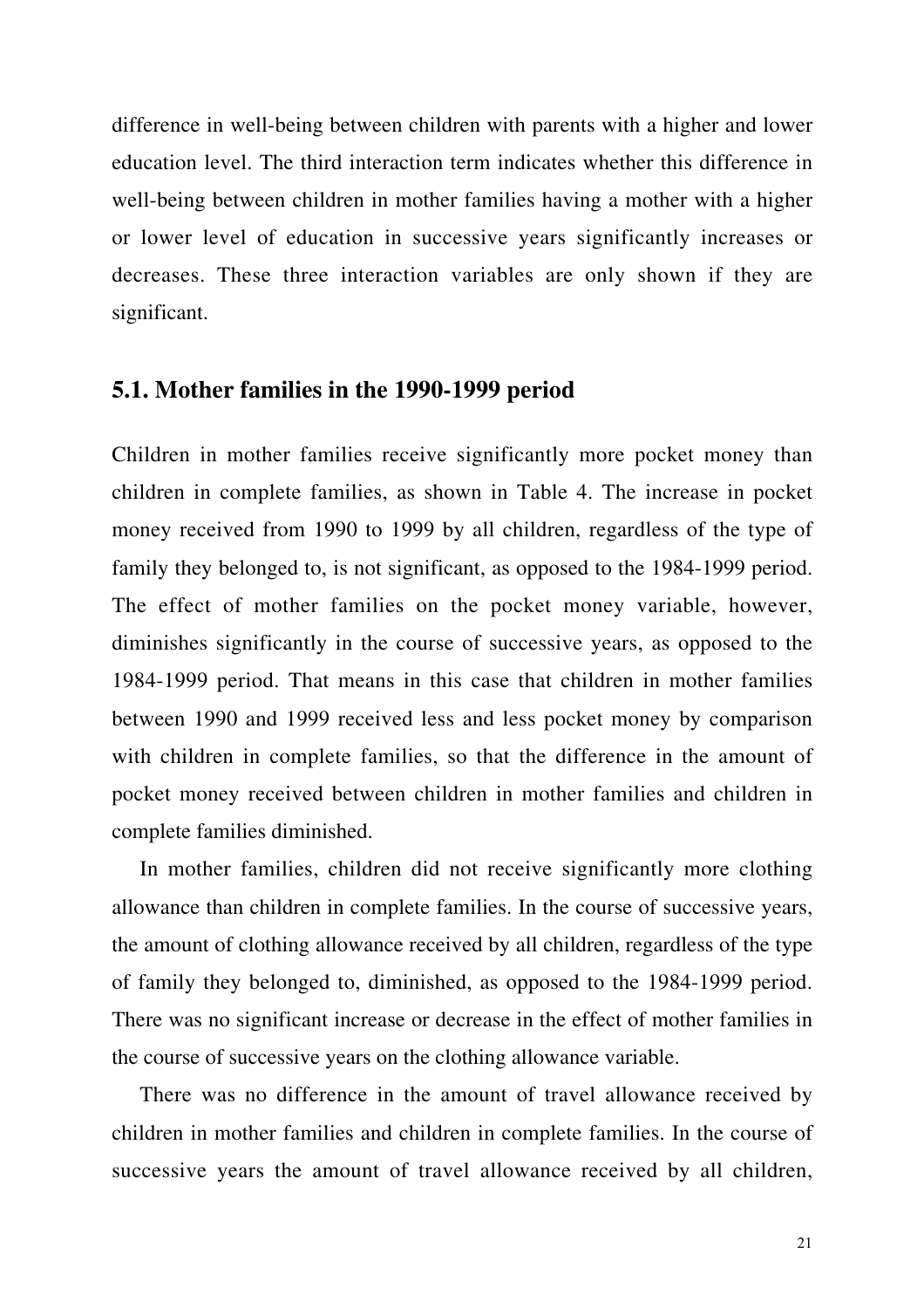regardless of the type of family they belonged to, did not increase significantly, as opposed to the 1984-1999 period. There is no significant interaction effect between year and mother family.

Children in mother families considered leaving home earlier than their peers in complete families. There is, however, in the course of successive years, no significant difference to be found in the age at which all children, regardless of the type of family they belonged to, considered leaving home. In 1999 children considered leaving home at a younger age than children in 1990. There is no significant interaction effect between year and mother family.

In mother families, children were faced with a significantly less traditional role division than their peers in complete families. In the course of successive years, however, all children, regardless of the type of family they belonged to, saw their future role division in a more and more traditional way. There was no significant interaction effect between year and mother family.

Children in mother families seem to have been more frequently at home on sick leave by comparison with children in complete families. In the course of successive years there was no significant increase in the number of times that all children, regardless of the type of family they belonged to, stayed home on sick leave. There was no significant interaction effect between year and mother family.

Children in mother families manifested significantly more undesired negative behaviour than children in complete families. The amount of undesired negative behaviour manifested by all children, regardless of the type of family they belonged to, increased significantly in 1999, by comparison with 1990. There was no significant interaction effect between year and mother family.

In general, we do not find a much less significant difference in the late 90s between children in mother families and children in complete families by comparison with the early 90s, if we take account of the available background features. And in this way the answer to our main question is in the negative: the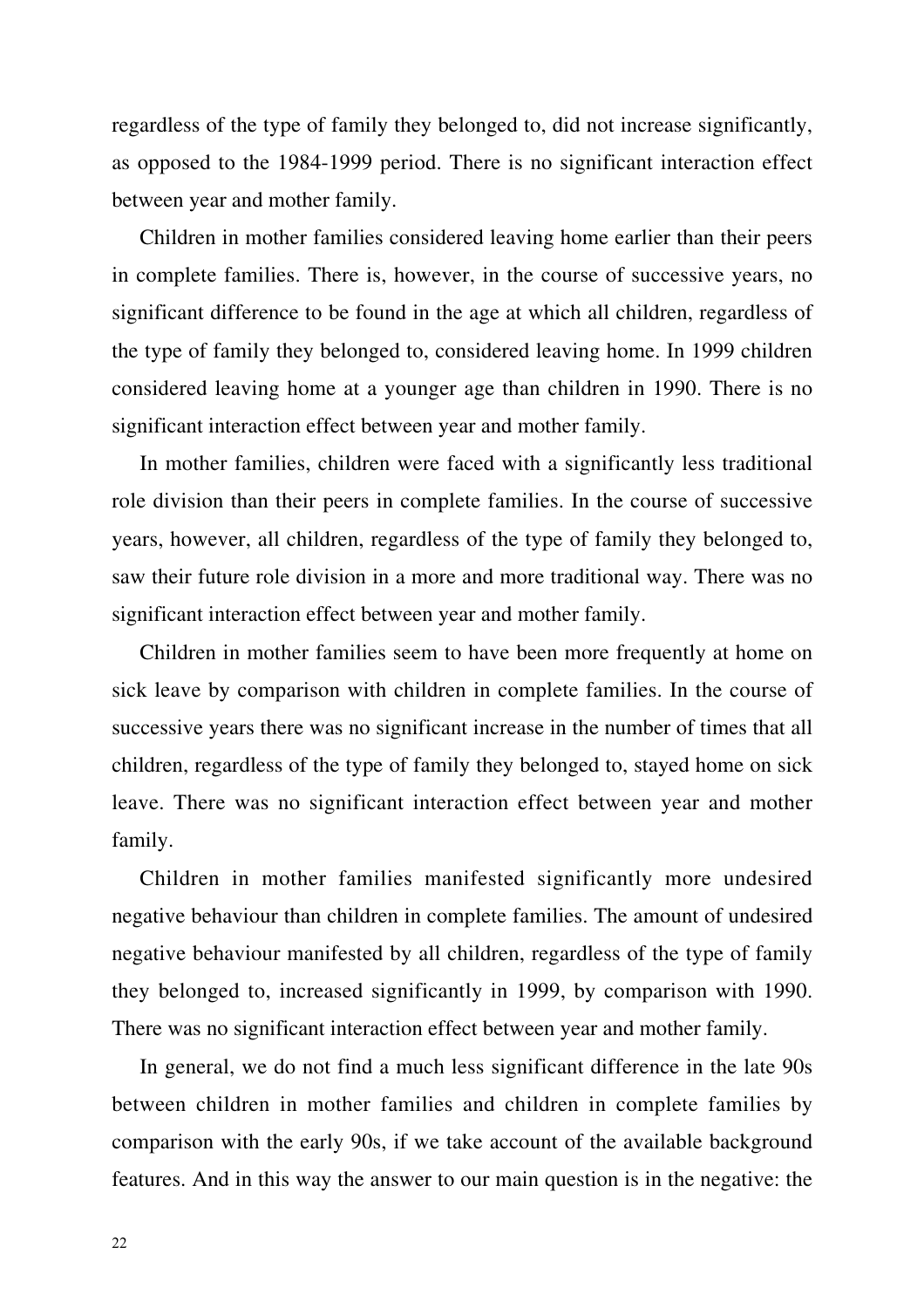negative correlations between certain aspects of the well-being of children and parental divorce appear, during the period 1990-199, to have hardly diminished, with the positive exception of the amount of pocket money.

Nor have we found any significant difference in the well-being of children in mother families having a mother with a higher or lower education level, and hence no significant increase or decrease in that effect in the 1990-1999 period.

### **5.2. Father families in the 1990-1999 period**

Children in father families did not receive significantly less pocket money by comparison with children in complete families, as shown in Table 5. In the course of successive years all children, regardless of the type of family they belonged to, received a comparable amount of pocket money. However, in the course of successive years, the effect of father families on pocket money variable did increase significantly. That is, children in father families during the 90s received more and more pocket money by comparison with children in complete families. That shows a difference by comparison with the results for the 1984-1999 period.

Children in father families, by comparison with children in complete families, did not receive significantly more clothing allowance. Children, regardless of the type of family they belonged to, received significantly less clothing allowance in the late 90s by comparison with the early 90s. There was no significant increase or decrease in the effect of father families in the course of successive years on the clothing allowance variable.

Children in father families did not receive significantly less travel allowance than children in complete families, The increase in the amount of travel allowance received by all children, regardless of the type of family they belonged to, did not increase significantly in the course of successive years. There was also no interaction effect between year and father family.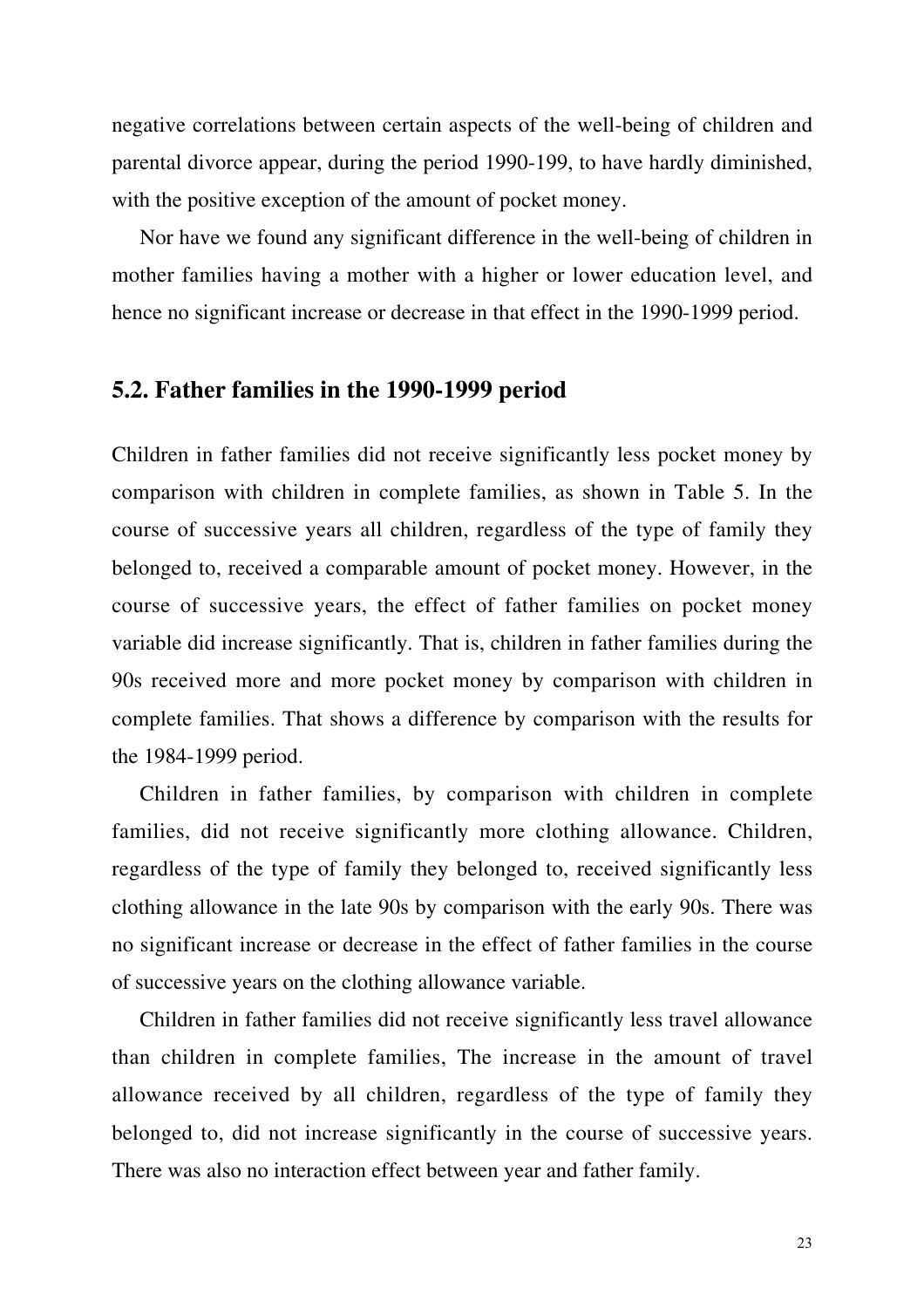Children in father families considered leaving home at a significantly earlier age than children in complete families. All children, regardless of the type of family they belonged to, considered leaving home significantly earlier by comparison with what they thought in the early 90s. There was no increase in the effect of father families in the course of successive years on the age when children considered leaving home. That means that children in father families in the course of the 90s wanted to leave home at an increasingly later age. However, if we do not take account of the level of education of the fathers (see Table 3), we then find no increase in the age at which children wanted to leave the father family.

Children in father families did not see for their own future a significantly less traditional role division than children in complete families. In the course of successive years, all children, regardless of the type of family they belonged to, saw a more and more traditional future role division for themselves. There was no significant increase or decrease of the effect of father families in the course of successive years on the variable 'future role division'.

Children in father families were significantly more frequently at home on sick leave than their peers in complete families. All children, regardless of the type of family they belonged to, were more frequently home on sick leave during the 90s. There was no significant interaction effect between year and father family.

Children in father families manifested significantly more undesired negative behaviour than children in complete families. In the course of successive years the degree of undesired negative behaviour in all children, regardless of the type of family they belonged to, increased significantly. There was no significant increase or decrease in the effect of father families in the course of the 90s on the undesired negative behaviour variable.

In general, we did not find significantly less difference in the late 90s between children in father families and children in complete families by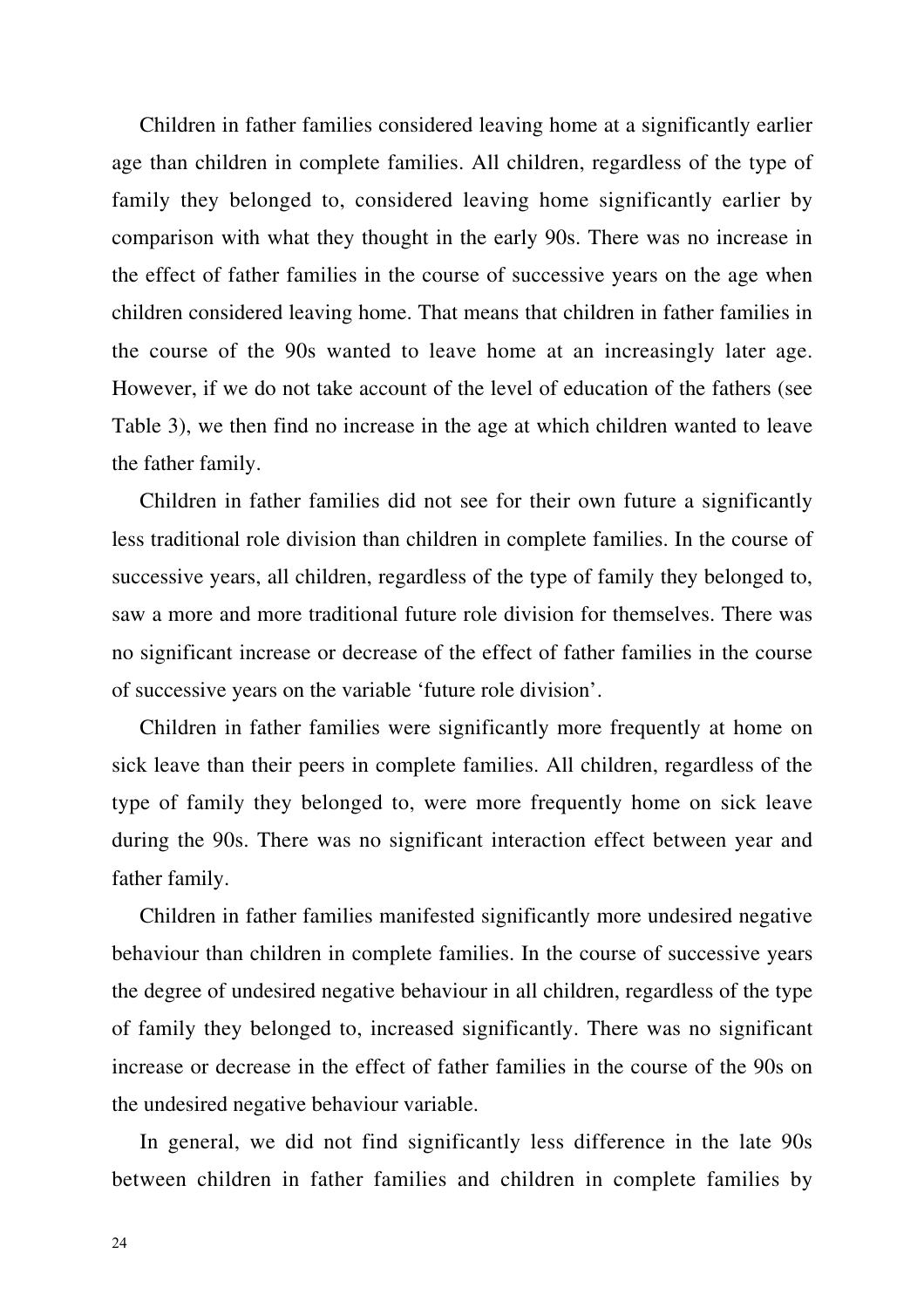comparison with the early 90s, if we take account of the available background features. In this way the answer to our main question is in the negative: the negative correlations between certain aspects of the well-being of children and parental divorce seem hardly to have diminished in the 1990-1999 period, with the positive exception of the amount of pocket money and the age at which children want to leave home.

### 6. CONCLUSION AND DISCUSSION

What do the above results now mean in the context of our investigation?

In the first place, it is apparent that, in general, the assumption that the negative correlations between parental divorce and the well-being of their children have diminished during the 1984-1999 period cannot be confirmed. In order to establish differences in the degree of well-being between children in single-parent families and children in complete families in the 1984-1999 period, we have had to confine ourselves to the sole well-being in terms of *financial maintenance* and the *age at which schoolchildren considered leaving home*. No significant effects were found on the basis of these indicators on the well-being of secondary schoolchildren in either mother families or father families in the course of successive years. There was no difference between the well-being of children in single-parent families and the well-being of children in complete families in the late 90s by comparison with the 80s.

Measuring the shorter trend, that is, 1990-1999, the negative correlations between parental divorce and the well-being of their children change not at all or hardly. There are, however, two indicators of well-being showing changes between the early and late 90s. The effect of mother families on the pocket money variable diminished significantly during this period. Children in mother families received, in the course of successive years, less and less pocket money by comparison with children in complete families, so that the original difference in the amount of pocket money received between children in single-parent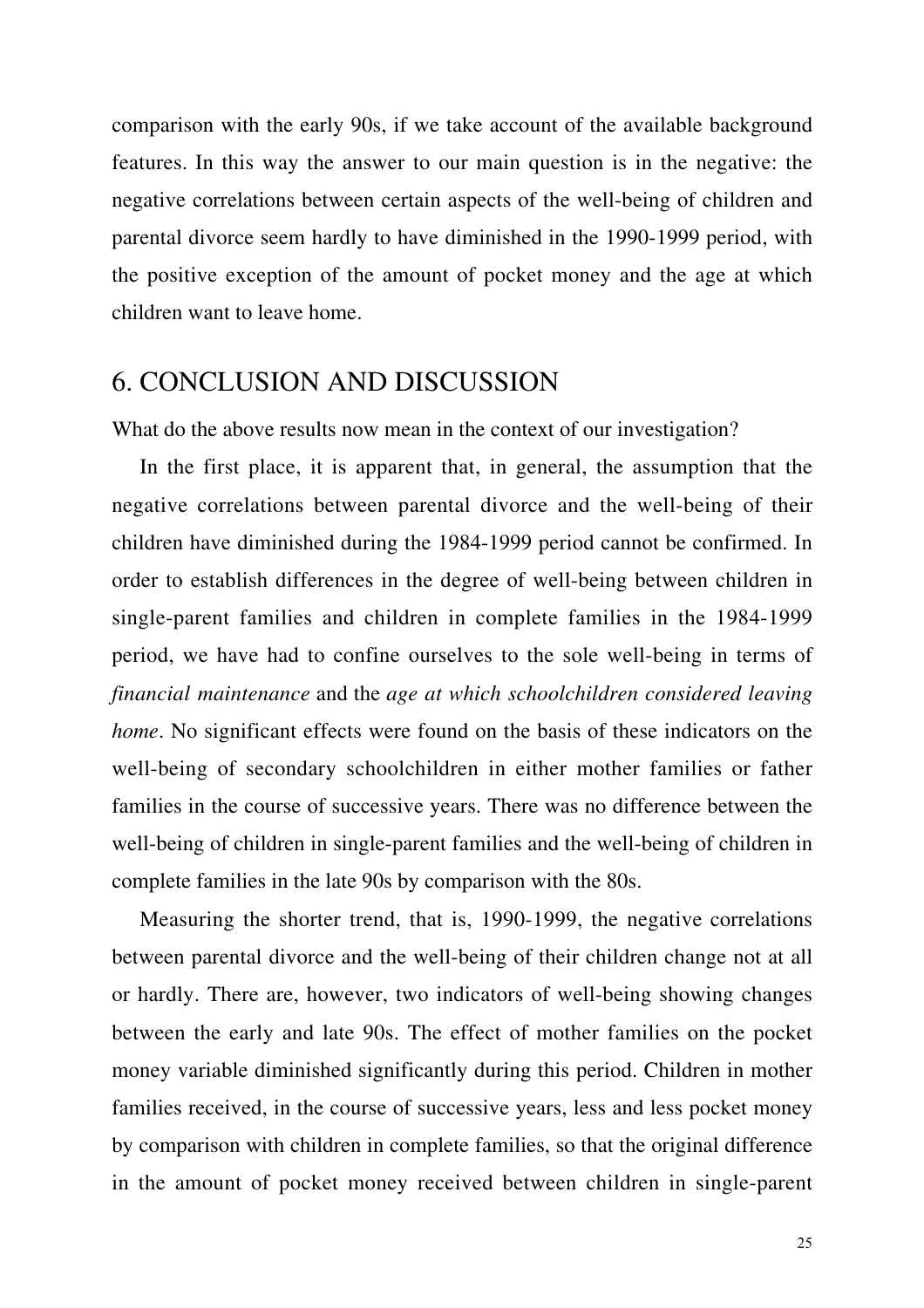families and children in complete families diminished. This could point to a decrease in ´buy-off behaviour´ in mother families, caused by their paying less attention to their children and/or to compensate for the more negative family situation. Mother families became more common during the 90s, because of this possible decrease in 'buy-off behaviour', and in this sense became more similar to complete families.

The effect of father families did instead increase significantly during this period, which means that children in father families in the course of successive years received more and more pocket money by comparison with children in complete families. This points to an increase in 'buy-off behaviour' in father families, which came about because fathers with custody became less exceptional in the course of the 90s. In this sense, father families became more and more comparable to the old-fashioned mother families, where children received more pocket money than those in complete families. In father families there was, moreover, an increased effect in the course of successive years on the age at which children considered leaving home. This means that children in father families during the 90s considered leaving home at an increasingly later age than children in complete families. This could mean that children in father families find life in a single-parent family more positive and therefore want to continue living at home for a longer period of time.

In the introduction we also posed two specific sub-questions. The assumption that in the 80s and 90s the negative effects of father families on the well-being of their children seem to have increased to a greater degree than the negative effects of mother families on their children cannot be confirmed. There were no more significant negative effects in the course of successive years for children in father families than for those in mother families. The category of fathers forming father families probably did not become more selective. We see that the average education level of fathers in father families in 1999 was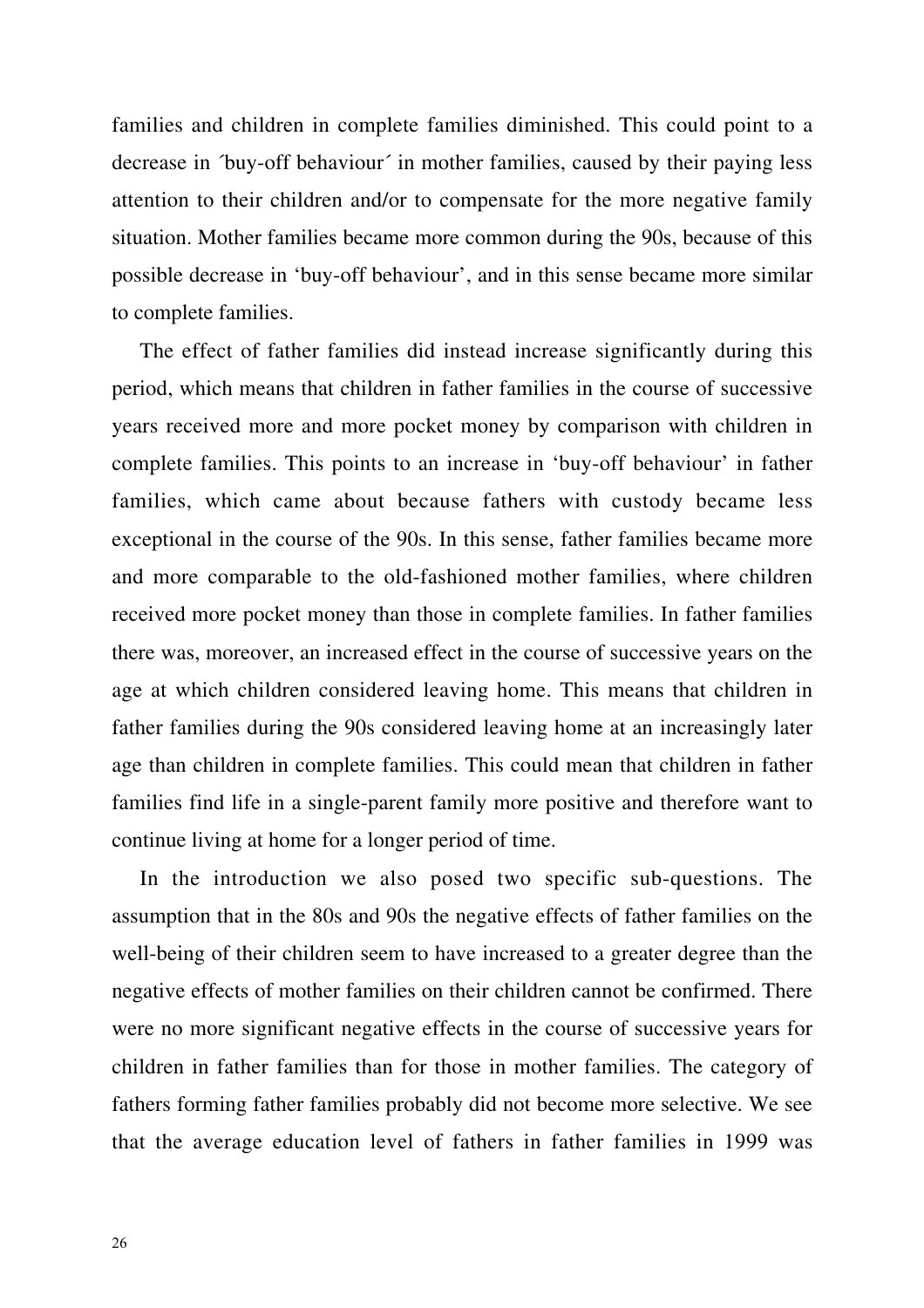significantly higher than that of fathers in complete families, just as it was significantly higher in 1990.

The assumption that in the 80s and 90s differences the negative effects of divorce on the well-being of children were smaller the mother had a high level of education and children in mother families can also not be confirmed. The negative marks of divorce do not depend, apparently, on the amount of available educational resources of divorced mothers.

The conclusion to this research study is that the negative consequences of divorce and life in a single-parent family during the late 90s hardly diminished by comparison with the 80s and early 90s. However, this does not necessarily mean that the trend commonly assumed does not play a role. The time span of fifteen and/or nine years may be too short to be able to set such a trend. It would be preferable if analyses could be made over a greater number of years in order to be able to establish trends over a longer period of time. In our research, we made use of all School Surveys carried out in a more or less similar way during the 80s and 90s. There are, however, no similar Dutch research data available covering longer periods of time. Moreover, the different indicators of wellbeing in the various School Surveys were not measured in a comparable way. This makes it harder to make comparisons over longer periods of time. Therefore, we are of the opinion that, despite these methodical restrictions, the measuring of possible changed effects of single-parent families, addressed in this article, for the moment cannot be carried out better in the Netherlands.

The conclusion that the negative consequences of divorce and life in a single-parent family during the late 90s hardly diminished by comparison with the 80s and early 90s has consequences in two opposing directions. In the first place, it does not support the notion that divorce can become a normal and harmless feature of a modern and enlightened society, such as was hoped during the 70s and 80s. In the second place, however, this conclusion does not support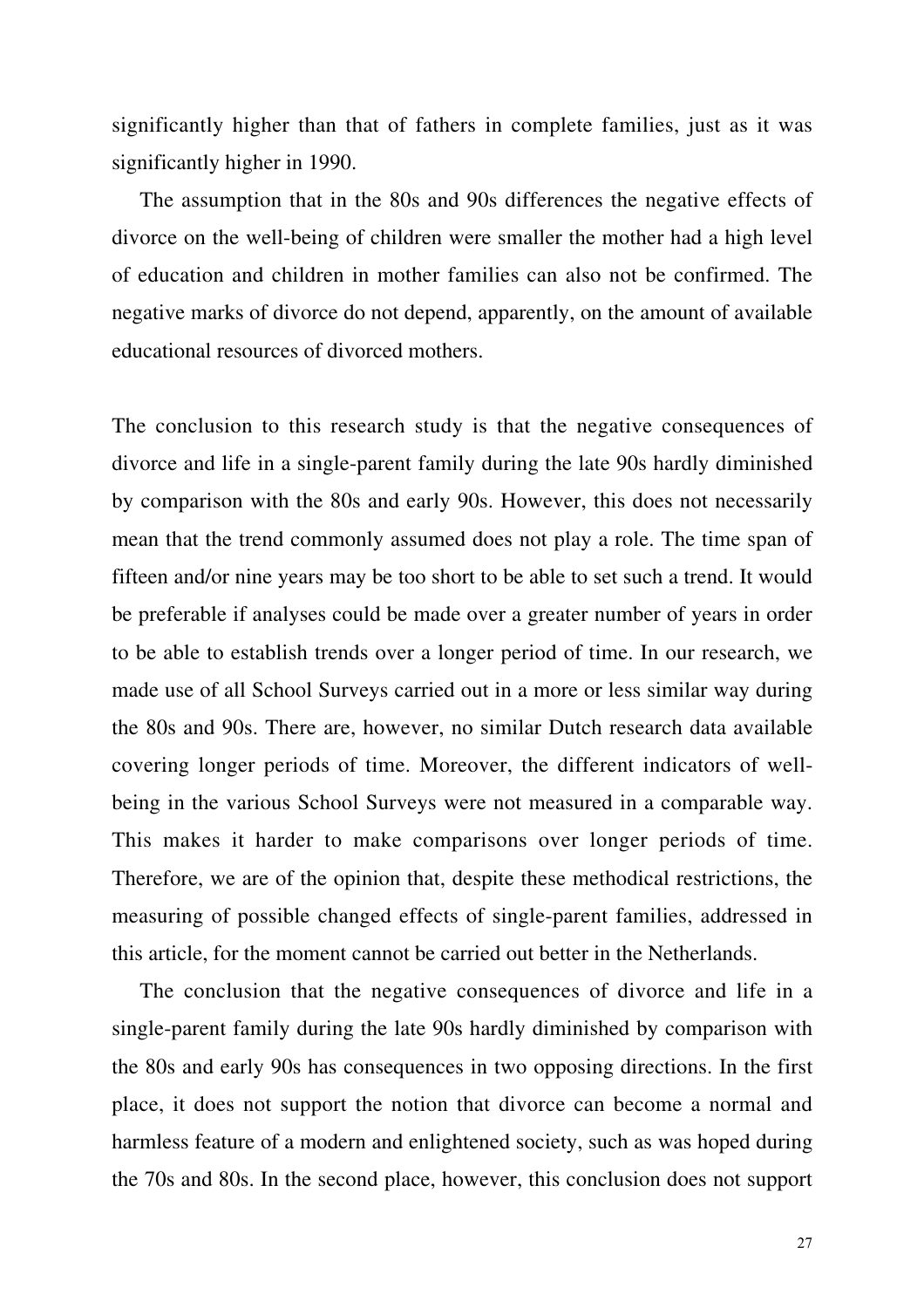the notion that the increased number of divorces might be responsible for the rapid increase in undesired features of modern society (for example, increase in violence in young people), as the neo-conservatives now assert. The effects of divorce and the growth in the number of divorces with children are too slight for this to be feasible (see Table 2, first two rows). Above all, our analyses show that the increase in undesired behaviour in young people during the 90s (more negative behaviour, more often sick, more traditional views on role division) appeared in all children regardless of the type of family they belonged to at the time.

No scapegoats or cheap and fast solutions exist for undesired features of societies, and neither can classical institutions like marriage and family be changed at will or denied without damage being caused.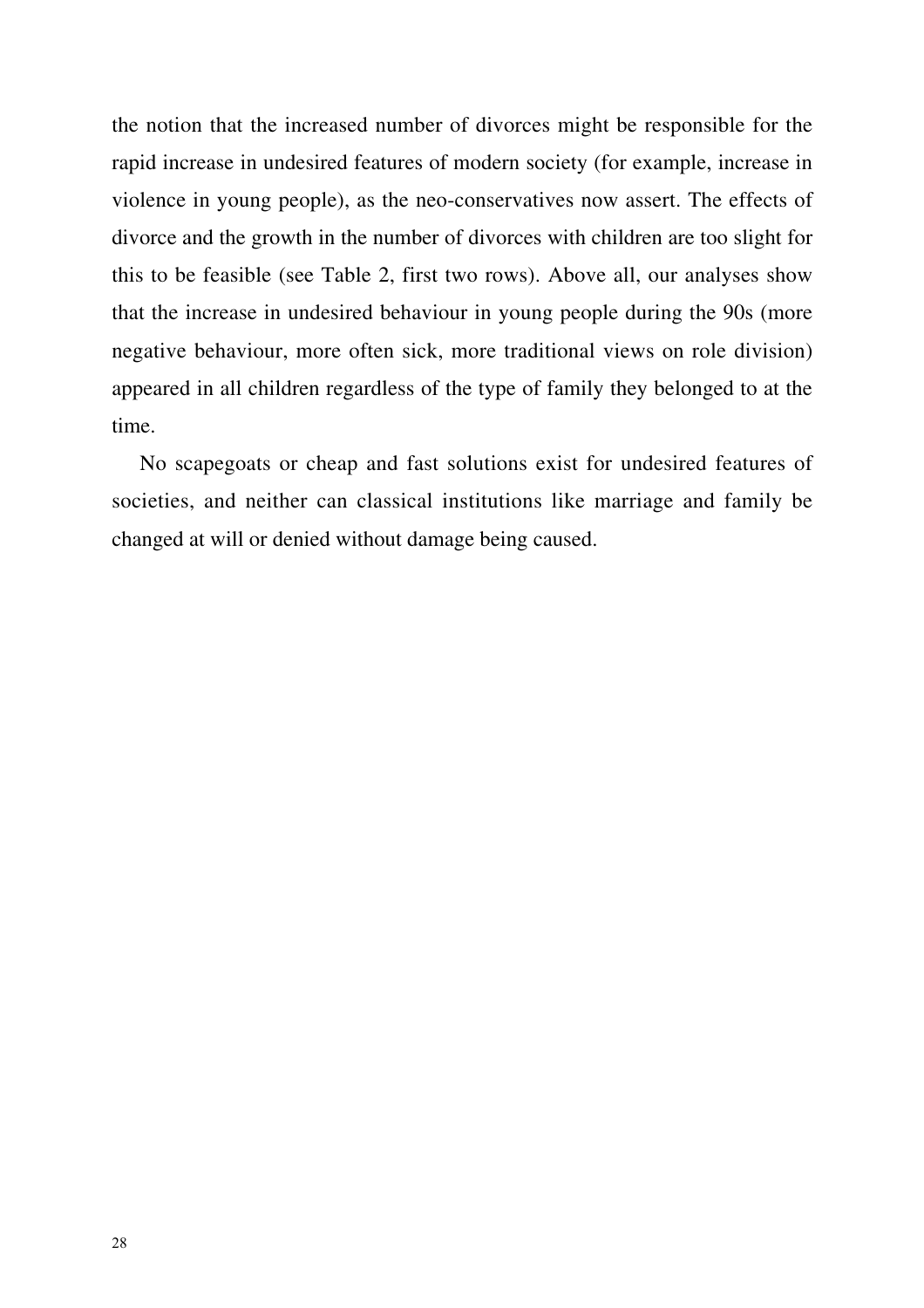#### **TABLE 1: AVERAGE SCORES OF SCHOOLCHILDREN IN COMPLETE FAMILIES, MOTHER FAMILIES AND FATHER FAMILIES ON THE VARIOUS INDICATORS FOR WELL-BEING FOR THE YEARS 1984, 1990, 1992, 1994, 1996 EN 1999 (IN BRACKETS THE STANDARD DEVIATIONS)**

|                | 1984       | 1990      | 1992      | 1994      | 1996    | 1999    | <b>Total</b> | N     |
|----------------|------------|-----------|-----------|-----------|---------|---------|--------------|-------|
| Complete       | 46.55      | 62.03     | 49.52     | 50.34     | 49.81   | 48.19   | 50.98        | 59061 |
| family         | (34.54)    | (56.12)   | (45.54)   | (42.21)   | (51.29) | (41.87) | (45.61)      |       |
| Single-parent  | $53.10**$  | $75.45**$ | 59.31**   | $56.15**$ | 50.97   | 55.63** | 58.72        | 4961  |
| family, mother | (42.16)    | (69.11)   | (54.88)   | (47.14)   | (35.87) | (53.13) | (52.55)      |       |
| Single-parent  | $55.01$ ** | 70.87*    | $66.10**$ | 63.48*    | 57.52   | 56.08*  | 62.10        | 882   |
| family, father | (34.36)    | (56.86)   | (70.30)   | (52.72)   | (37.09) | (47.72) | (54.61)      |       |
| <b>Total</b>   | 47.11      | 63.22     | 50.61     | 50.93     | 49.92   | 48.88   | 51.72        | 64904 |
|                | (35.16)    | (57.34)   | (47.01)   | (42.77)   | (50.33) | (42.93) | (46.37)      |       |
| N              | 9830       | 10041     | 12360     | 13953     | 7803    | 10917   | 64904        |       |

#### AVERAGE AMOUNT OF POCKET MONEY PER MONTH

#### AVERAGE AMOUNT OF CLOTHING ALLOWANCE PER MONTH

|                | 1984    | 1990    | 1992    | 1994    | 1996    | 1999    | <b>Total</b> | N     |
|----------------|---------|---------|---------|---------|---------|---------|--------------|-------|
| Complete       | 83.60   | 113.32  | 118.45  | 113.84  | 98.23   | 100.74  | 107.16       | 19330 |
| family         | (43.04) | (62.06) | (64.81) | (55.91) | (42.21) | (51.72) | (56.74)      |       |
| Single-parent  | 85.19   | 120.36* | 122.54  | 113.03  | 102.03  | 107.82  | 111.55       | 2226  |
| family, mother | (44.63) | (68.74) | (76.22) | (58.26) | (55.52) | (67.19) | (65.23)      |       |
| Single-parent  | 88.82   | 119.89  | 122.74  | 130.33  | 90.94   | 101.88  | 112.26       | 386   |
| family, father | (46.59) | (74.36) | (75.40) | (65.05) | (31.90) | (56.61) | (65.95)      |       |
| <b>Total</b>   | 83.84   | 114.20  | 118.96  | 113.92  | 98.56   | 101.43  | 107.70       | 21942 |
|                | (43.24) | (63.11) | (66.32) | (56.29) | (43.65) | (53.50) | (57.85)      |       |
| N              | 2668    | 4018    | 4502    | 4924    | 2547    | 3283    | 21942        |       |

AVERAGE AMOUNT OF TRAVEL ALLOWANCE PER MONTH

|                | 1984    | 1990     | 1992    | 1994    | 1996    | 1999    | <b>Total</b> | N    |
|----------------|---------|----------|---------|---------|---------|---------|--------------|------|
| Complete       | 54.10   | 65.07    | 49.04   | 63.89   | 46.72   | 52.13   | 57.57        | 8492 |
| family         | (49.86) | (70.76)  | (41.14) | (58.13) | (46.75) | (48.41) | (56.85)      |      |
| Single-parent  | 49.11   | 61.78    | 46.90   | 60.14   | 41.82   | 61.07   | 55.34        | 957  |
| family, mother | (43.74) | (56.20)  | (37.49) | (46.00) | (30.67) | (52.12) | (47.50)      |      |
| Single-parent  | 50.74   | $53.16*$ | 45.17   | 65.48   | 41.20   | 62.50   | 54.40        | 181  |
| family, father | (52.73) | (40.76)  | (40.37) | (66.87) | (18.36) | (71.76) | (53.15)      |      |
| <b>Total</b>   | 53.66   | 64.50    | 48.70   | 63.47   | 46.20   | 53.40   | 57.29        | 9630 |
|                | (49.47) | (68.99)  | (40.69) | (56.96) | (45.28) | (49.81) | (55.93)      |      |
| N              | 2180    | 2560     | 1392    | 1915    | 596     | 987     | 9630         |      |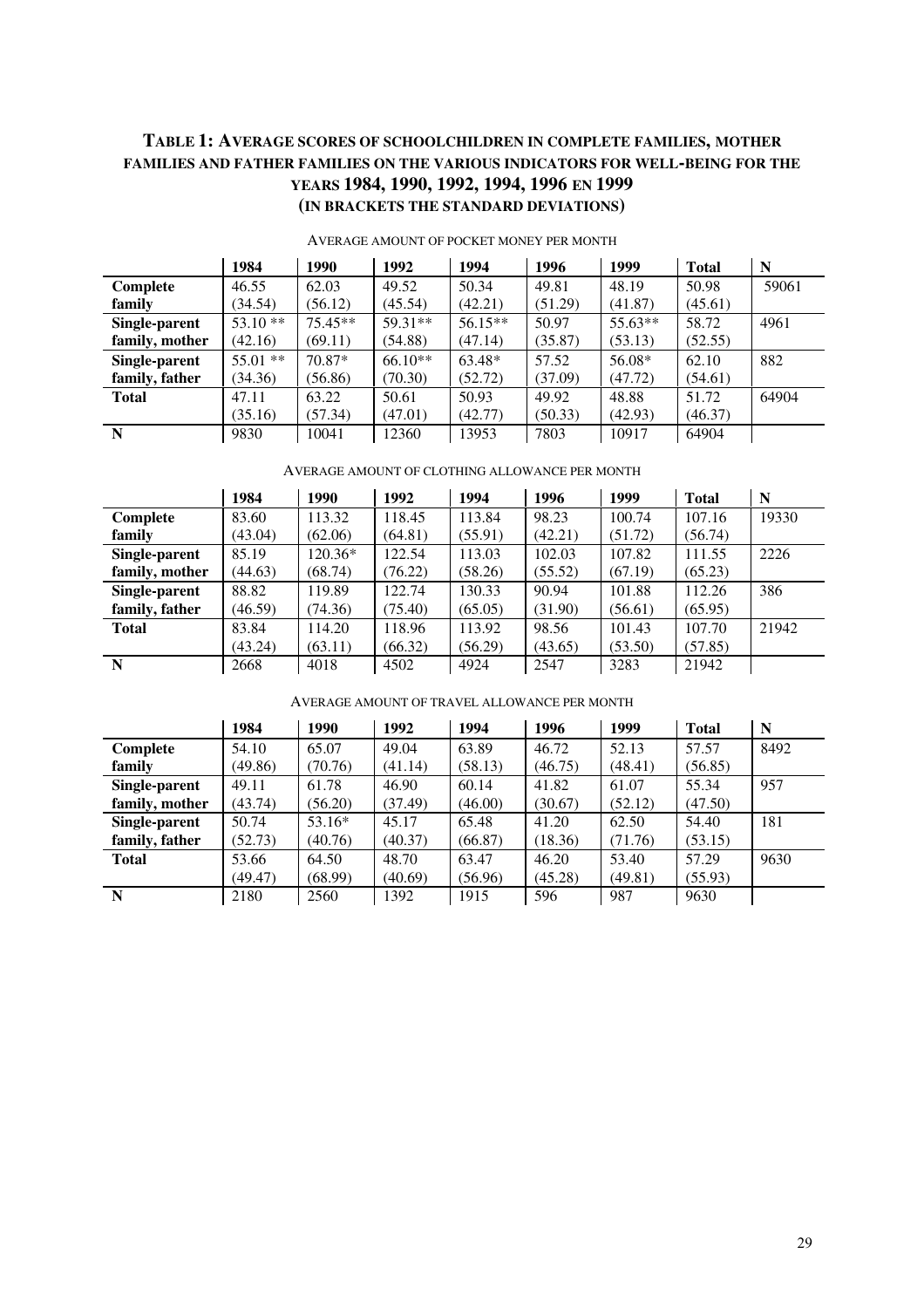|                | 1984   | 1990      | 1992      | 1994      | 1996    | 1999   | <b>Total</b> | N     |
|----------------|--------|-----------|-----------|-----------|---------|--------|--------------|-------|
| Complete       | 20.76  | 20.05     | 20.32     | 20.55     | 20.15   | 17.50  | 19.85        | 62876 |
| family         | (2.06) | (3.33)    | (2.84)    | (2.81)    | (2.31)  | (8.92) | (4.73)       |       |
| Single-parent  | 20.63  | $19.42**$ | $20.03**$ | $20.25**$ | 19.88** | 17.55  | 19.62        | 5683  |
| family, mother | (2.19) | (4.19)    | (2.84)    | (2.75)    | (2.03)  | (8.52) | (4.58)       |       |
| Single-parent  | 20.48  | $19.05**$ | 20.27     | $19.85**$ | 18.82** | 17.56  | 19.18        | 981   |
| family, father | (2.19) | (4.83)    | (2.49)    | (2.53)    | (1.83)  | (7.76) | (5.12)       |       |
| <b>Total</b>   | 20.74  | 19.98     | 20.29     | 20.51     | 20.12   | 17.50  | 19.82        | 69540 |
|                | (2.08) | (3.44)    | (2.83)    | (2.80)    | (2.29)  | (8.87) | (4.73)       |       |
| N              | 10598  | 11052     | 13275     | 15413     | 6132    | 13070  | 69540        |       |

AVERAGE AGE AT WHICH THE SCHOOLCHILD WISHES TO LEAVE HOME

AVERAGE SCALE SCORES ON FUTURE ROLE DIVISION AS SEEN BY THE SCHOOLCHILD

|                | 1984 | 1990   | 1992     | 1994    | 1996   | 1999    | <b>Total</b> | N     |
|----------------|------|--------|----------|---------|--------|---------|--------------|-------|
| Complete       |      | 8.81   | 8.69     | 8.62    | 8.55   | 8.69    | 8.67         | 54107 |
| family         |      | (1.32) | (1.45)   | (1.51)  | (1.49) | (1.66)  | (1.50)       |       |
| Single-parent  |      | 8.74   | $8.53**$ | $8.54*$ | 8.45   | $8.55*$ | 8.56         | 4867  |
| family, mother |      | (1.13) | (1.27)   | (1.33)  | (1.20) | (1.52)  | (1.31)       |       |
| Single-parent  |      | 8.78   | 8.71     | 8.50    | 8.65   | 8.61    | 8.66         | 820   |
| family, father |      | (1.31) | (1.31)   | (1.29)  | (1.60) | (1.57)  | (1.41)       |       |
| <b>Total</b>   |      | 8.80   | 8.67     | 8.61    | 8.54   | 8.68    | 8.66         | 59794 |
|                |      | (1.31) | (1.43)   | (1.50)  | (1.47) | (1.65)  | (1.48)       |       |
| N              |      | 9730   | 14063    | 15976   | 8148   | 11877   | 59794        |       |

AVERAGE NUMBER OF TIMES AT HOME ON SICK LEAVE DURING THE LAST MONTH

|                | 1984 | 1990     | 1992     | 1994     | 1996     | 1999    | <b>Total</b> | N     |
|----------------|------|----------|----------|----------|----------|---------|--------------|-------|
| Complete       |      | 1.60     | 0.68     | 0.86     | 1.07     | 1.43    | 1.09         | 53743 |
| family         |      | (1.04)   | (1.98)   | (2.16)   | (2.32)   | (5.56)  | (3.04)       |       |
| Single-parent  |      | $1.92**$ | $1.11**$ | $1.34**$ | $1.54**$ | $1.78*$ | 1.48         | 4897  |
| family, mother |      | (1.27)   | (2.71)   | (2.38)   | (2.70)   | (4.43)  | (2.85)       |       |
| Single-parent  |      | 1.77     | $1.02*$  | 0.93     | 1.54     | 1.61    | 1.38         | 819   |
| family, father |      | (1.20)   | (2.51)   | (2.04)   | (2.37)   | (3.03)  | (2.43)       |       |
| <b>Total</b>   |      | 1.63     | 0.73     | 0.91     | 1.10     | 1.46    | 1.13         | 59459 |
|                |      | (1.07)   | (2.07)   | (2.18)   | (2.35)   | (5.44)  | (3.02)       |       |
| N              |      | 10193    | 13704    | 15305    | 8572     | 11685   | 59459        |       |

AVERAGE SCALE SCORES ON UNDESIRED NEGATIVE BEHAVIOUR MANIFESTED BY THE SCHOOLCHILD

|                | 1984 | 1990     | 1992    | 1994     | 1996    | 1999   | <b>Total</b> | N     |
|----------------|------|----------|---------|----------|---------|--------|--------------|-------|
| Complete       |      | 0.62     | 0.61    | 0.53     | 0.45    | 0.93   | 0.63         | 44632 |
| family         |      | (1.75)   | (2.03)  | (1.57)   | (0.96)  | (4.51) | (2.48)       |       |
| Single-parent  |      | $0.88**$ | $0.77*$ | $0.68**$ | $0.54*$ | 0.87   | 0.75         | 4058  |
| family, mother |      | (2.26)   | (2.12)  | (1.87)   | (1.06)  | (2.30) | (2.01)       |       |
| Single-parent  |      | 0.76     | 0.74    | 0.70     | 0.84    | 1.01   | 0.83         | 641   |
| family, father |      | (1.55)   | (2.08)  | (1.49)   | (1.90)  | (2.56) | (2.07)       |       |
| <b>Total</b>   |      | 0.64     | 0.62    | 0.55     | 0.45    | 0.93   | 0.64         | 60247 |
|                |      | (1.79)   | (2.04)  | (1.60)   | (0.97)  | (4.35) | (2.44)       |       |
| N              |      | 10916    | 13295   | 15716    | 8735    | 11585  | 60247        |       |

\*  $= p < 0.01$ ; \*\*  $= p < 0.05$  (t-test of comparison with complete family)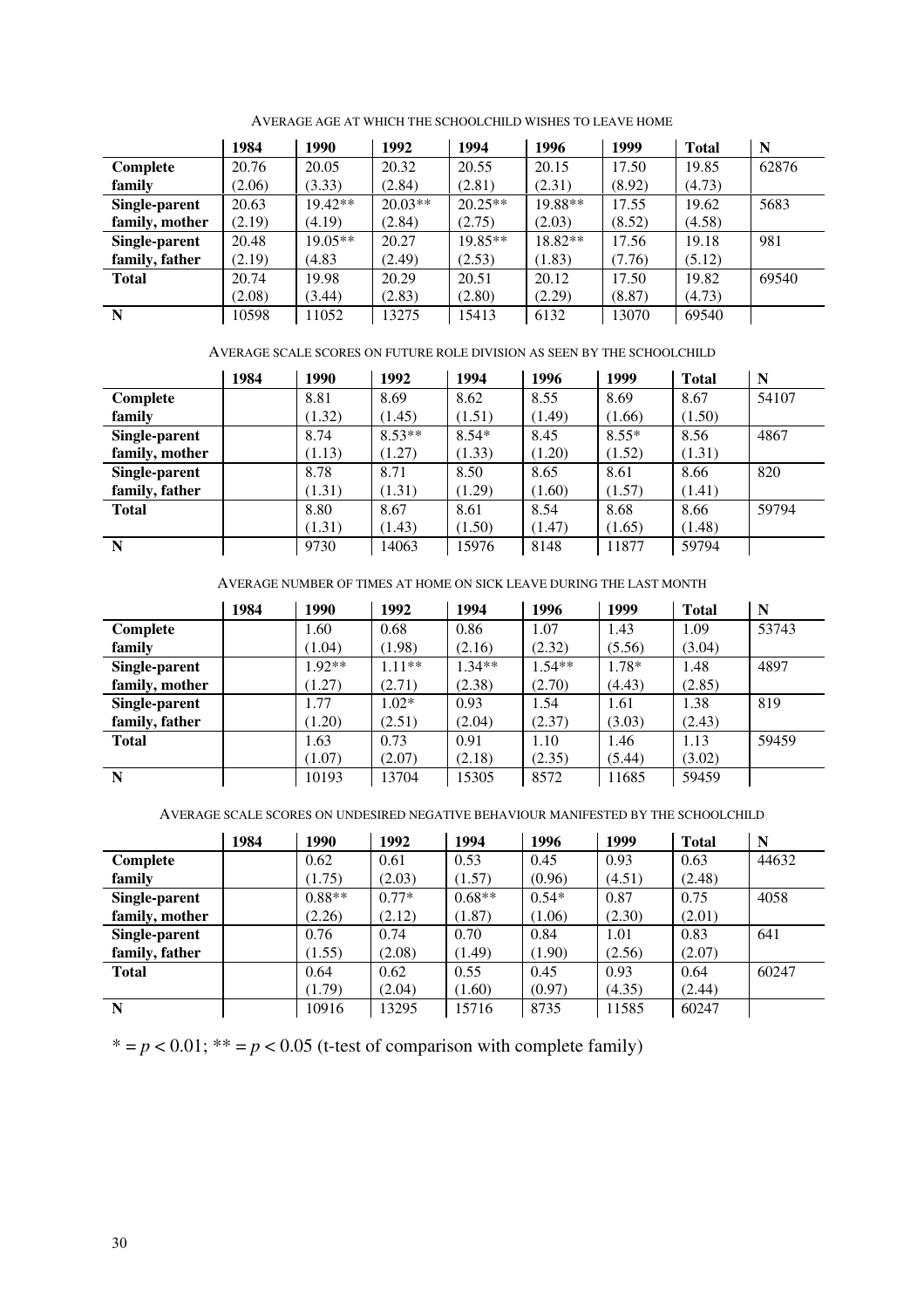#### TABLE 2**: THE MOST RELEVANT BACKGROUND FEATURES OF COMPLETE FAMILIES, MOTHER FAMILIES AND FATHER FAMILIES DURING THE YEARS 1984, 1990, 1992, 1994, 1996 AND 1999 (IN BRACKETS THE STANDARD DEVIATIONS)**

|                                | 1984   | 1990     | 1992     | 1994     | 1996     | 1999     | Total    |
|--------------------------------|--------|----------|----------|----------|----------|----------|----------|
| % mother families              | 7.1    | 8.0      | 8.7      | 9.2      | 7.4      | 7.6      | 8.1      |
| % father families              | 1.3    | 1.7      | 1.6      | 0.7      | 0.5      | 2.2      | 1.4      |
| Average type of school         | 2.96   | 2.89     | 3.06     | 3.00     | 3.20     | 3.47     | 3.07     |
| Complete families              | (1.33) | (1.36)   | (1.26)   | (1.35)   | (1.41)   | (1.35)   | (1.35)   |
| Average type of school         | 2.88   | 2.88     | $2.95**$ | $2.85**$ | 3.24     | 3.47     | $3.01**$ |
| Mother families                | (1.33) | (1.41)   | (1.29)   | (1.32)   | (1.43)   | (1.32)   | (1.36)   |
| Average type of school         | 2.92   | 3.00     | 2.92     | $2.38**$ | $2.44**$ | 3.31     | 2.94**   |
| <b>Father families</b>         | (1.40) | (1.36)   | (1.27)   | (1.18)   | (1.31)   | (1.38)   | (1.35)   |
| Average education level of     |        | 2.74     | 3.01     | 3.08     | 3.29     | 3.24     | 3.05     |
| father in complete families    |        | (1.44)   | (1.54)   | (1.41)   | (1.48)   | (1.45)   | (1.48)   |
| Average education level of     |        | $3.10**$ | 3.13     | 3.07     | 3.50     | $3.55**$ | $3.25**$ |
| father in father families      |        | (1.68)   | (1.60)   | (1.68)   | (1.69)   | (1.43)   | (1.59)   |
| Average education level of     |        | 2.20     | 2.46     | 2.83     | 2.97     | 3.00     | 2.69     |
| mother in complete families    |        | (.96)    | (1.17)   | (1.15)   | (1.25)   | (1.23)   | (1.19)   |
| Average education level of     |        | $2.29*$  | $2.66**$ | $2.95**$ | $3.22**$ | 3.04     | $2.81**$ |
| mother in mother families      |        | (1.16)   | (1.37)   | (1.22)   | (1.34)   | (1.31)   | (1.31)   |
| % Roman Cath. complete fam.    | 38     | 35       | 29       | 30       | 28       | 21       | 30       |
| % Roman Cath. mother families  | 36     | $25**$   | $24**$   | $24**$   | $21**$   | 18**     | $24**$   |
| % Roman Cath. father families  | 37     | 24 **    | $24*$    | $16***$  | 33       | 16       | $23**$   |
| % Protestant complete families | 18     | 21       | 19       | 18       | 18       | 17       | 18       |
| % Protestant mother families   | $12**$ | $15***$  | $11***$  | $10**$   | $9**$    | $7**$    | $10**$   |
| % Protestant father families   | $8**$  | 19       | $13*$    | 19       | 15       | $7**$    | $13**$   |

 $* = p < 0.01$ ;  $** = p < 0.05$  (t-test or  $\chi^2$  by comparison with complete family)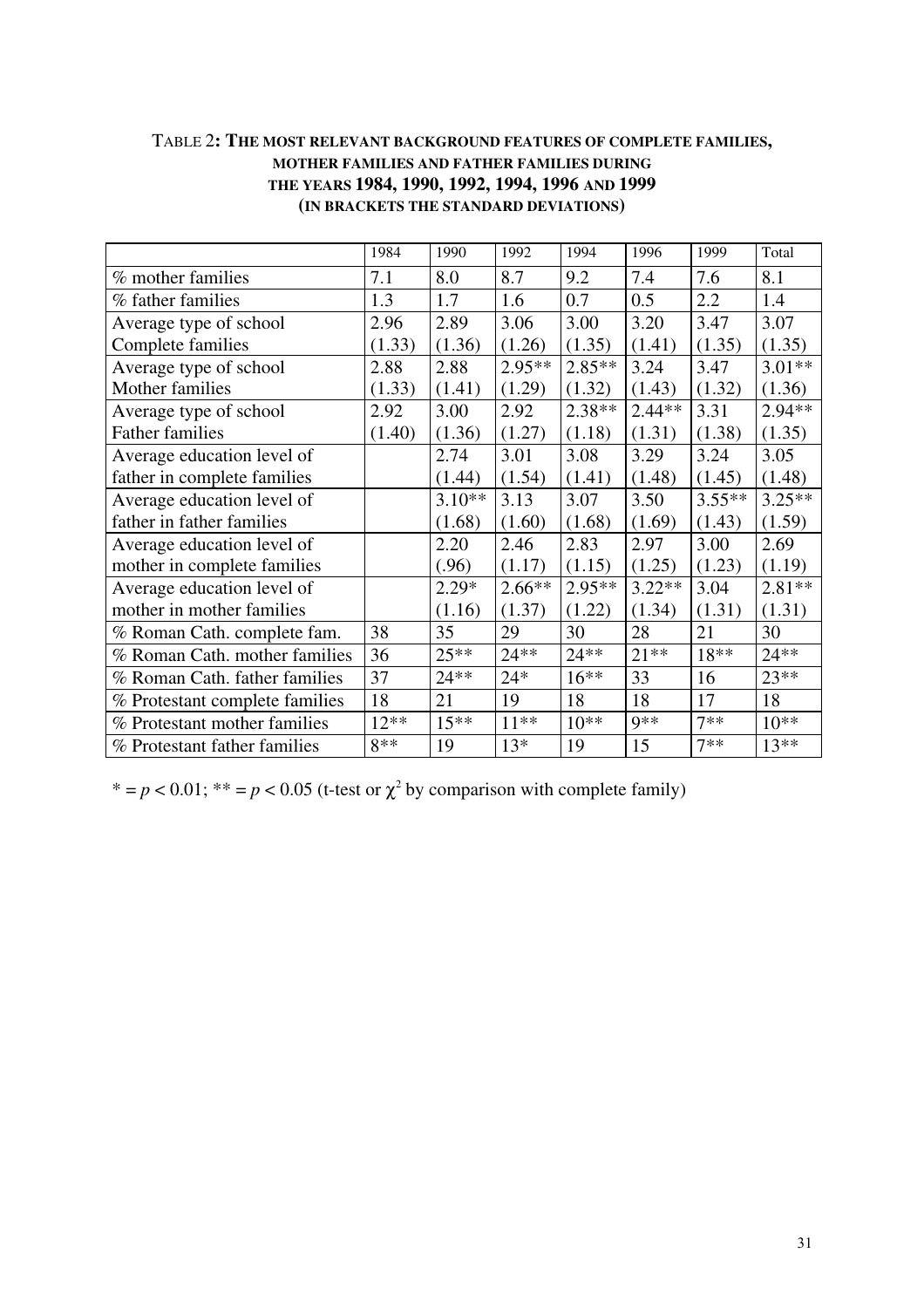|                |           | <b>Mother families</b> |           |           |           |             | <b>Father families</b> |                   |
|----------------|-----------|------------------------|-----------|-----------|-----------|-------------|------------------------|-------------------|
|                | Pocket    | Clothing               | Travel    | Age of    | Pocket    | Clothing    | Travel                 | Age of            |
|                | money     | allowance              | allowance | leaving   | money     | allowance   | money                  | leaving           |
|                |           |                        |           | home      |           |             |                        | home              |
| <b>Mother</b>  | $0.04**$  | $0.01*$                | 10.01     | $-0.02**$ | $0.03**$  | $0.02*$     | $-0.02$                | $-0.02**$         |
| family         |           |                        |           |           |           |             |                        |                   |
| Year           | $0.09**$  | $0.10**$               | $0.07**$  | $-0.11**$ | $0.09**$  | $0.10^{**}$ | $0.06**$               | $-0.12**$         |
| Gender         | $-0.07**$ | $-0.03**$              |           | $-0.09**$ | $-0.08**$ | $-0.03**$   |                        | $-0.09**$         |
| Age            | $0.25**$  | $0.06**$               | $0.13**$  | $0.11**$  | $0.25**$  | $0.06**$    | $0.13**$               | $0.11^{\ast\ast}$ |
| Type of        | $-0.08**$ | $+600 -$               | $-0.18**$ | $-0.08**$ | $-0.08**$ | $-0.08**$   | $-0.19*$<br>¥          | $+60.04*$         |
| school         |           |                        |           |           |           |             |                        |                   |
| Roman          |           |                        |           | $0.06**$  |           |             |                        | $0.05**$          |
| Catholic       |           |                        |           |           |           |             |                        |                   |
| Protestant     | $-0.08**$ | $-0.07**$              |           | $0.05**$  | $-0.08**$ | $-0.08**$   |                        | $0.05**$          |
| Islam          | $0.04**$  | $0.03**$               |           | $0.02**$  | $0.04**$  | $0.03**$    |                        | $0.02**$          |
| Other          | $+0.01**$ |                        |           | $0.01**$  | $+0.01**$ |             |                        |                   |
| <b>belief</b>  |           |                        |           |           |           |             |                        |                   |
| <b>Mother</b>  | n.s       | n.s.                   | n.s.      | n.s.      | ı         | ı           | ı                      | ı                 |
| family*yr.     |           |                        |           |           |           |             |                        |                   |
| <b>Father</b>  | f,        | I.                     | f,        | I.        | n.s.      | n.s.        | n.s.                   | n.s.              |
| family*yr.     |           |                        |           |           |           |             |                        |                   |
| Adjusted       | 80.0      | 0.02                   | 0.05      | 0.05      | 80.0      | 0.02        | 0.05                   | 0.05              |
| $\mathbb{R}^2$ |           |                        |           |           |           |             |                        |                   |

ON THE VARIOUS INDICATORS FOR WELL-BEING CHECKED FOR DIFFERENT BACKGROUND FEATURES, IN THE 1984-1999 PERIOD **ON THE VARIOUS INDICATORS FOR WELL-BEING CHECKED FOR DIFFERENT BACKGROUND FEATURES, IN THE 1984-1999 PERIOD** TABLE 3: EFFECTS OF MOTHER FAMILIES AND FATHER FAMILIES (BOTH BY COMPARISON WITH COMPLETE FAMILIES) **TABLE 3: EFFECTS OF MOTHER FAMILIES AND FATHER FAMILIES (BOTH BY COMPARISON WITH COMPLETE FAMILIES)**

\* = *p* $< 0.05$ ; \*\* = *p*  $0.01$ .

 $\overline{\phantom{a}}$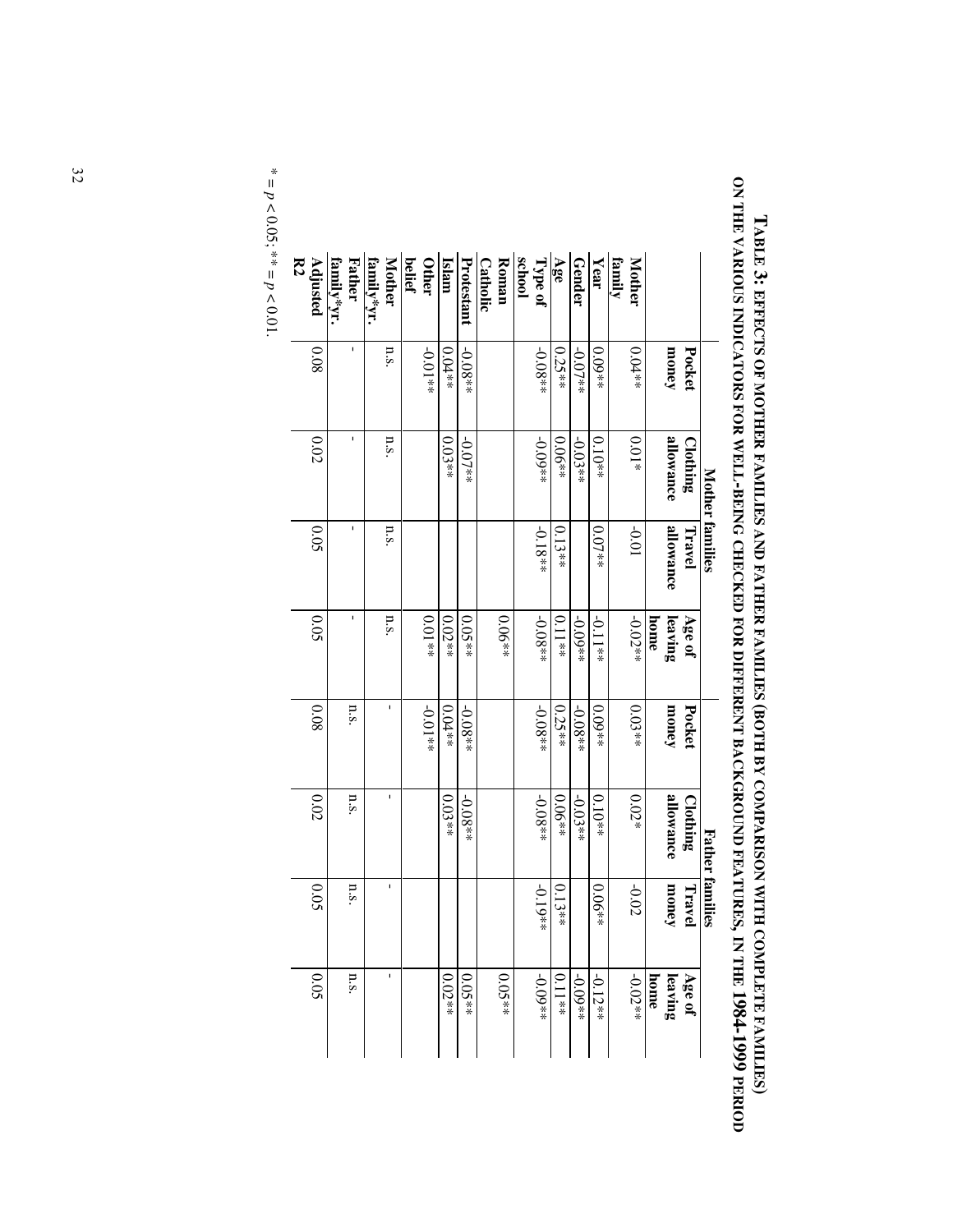|                                      | Pocket    | Clothing  | Travel        | Age of          | Future role | At home on | Negative  |
|--------------------------------------|-----------|-----------|---------------|-----------------|-------------|------------|-----------|
|                                      | money     | allowance | allowanc<br>P | leaving<br>home | division    | sick leave | behaviour |
| family<br><b>Mother</b>              | $0.09**$  | 10.0      | $-0.00$       | $-0.02**$       | $-0.04**$   | $0.03**$   | $0.02**$  |
| Year                                 | 10.0      | $-0.07**$ | 0.01          | $-0.08**$       | $0.05**$    | $0.02**$   | $0.02**$  |
| Gender                               | $-0.08**$ |           |               | $-0.09**$       |             | $0.03**$   | $+0.09**$ |
| Age                                  | $0.23**$  | $0.06**$  | $0.13**$      | $0.09**$        | $-0.08**$   | $0.02**$   | $-0.04**$ |
| school<br>Type of                    | $-0.08**$ | $-0.08**$ | $-0.19**$     | $-0.09**$       | $-0.08**$   | $-0.05**$  | $-0.06**$ |
| Mother's                             |           | $0.03**$  |               | $-0.02**$       | $-0.06**$   | $0.01\ast$ | $0.02**$  |
| education                            |           |           |               |                 |             |            |           |
| <b>Catholic</b><br>Roman             |           |           |               | $0.05**$        | $0.03**$    | $-0.02**$  | $-0.04**$ |
| Protestant                           | $-0.08**$ | $-0.09**$ |               | $0.05**$        | $0.09**$    | $-0.02**$  | $-0.05**$ |
| Islam                                | $0.02**$  | $0.03**$  |               | $0.01*$         | $**10.01$   | $0.05**$   | $0.03**$  |
| Other belief                         |           |           |               | $0.01*$         |             | $0.03**$   | $0.01*$   |
| family*year<br><b>Mother</b>         | $-0.06**$ | n.s.      | n.s.          | n.s.            | n.s.        | n.s.       | n.s       |
| <b>Mother</b><br>family*             | n.s.      | n.s       | n.s.          | n.s.            | n.s.        | n.s.       | n.s       |
| education<br>mother's                |           |           |               |                 |             |            |           |
| <b>Mother</b><br>mother's<br>family* | n.s.      | n.S.      | n.s.          | n.s.            | n.s.        | n.s.       | n.s.      |
| education*<br>year                   |           |           |               |                 |             |            |           |
| Adjusted R2                          | 0.08      | $0.02\,$  | 0.05          | 0.05            | 0.03        | 0.01       | 0.02      |

TABLE : EFFECTS OF MOTHER RAMILIES (BY COMPARISON WITH COMPART RAMILIES) ON THE VARIOUS INDICATORS FOR<br>WELL-BEING CHECKED FOR TERRENT BACKOND FEAT DES THE 1990-1999 PERIOUS FOR SOLL AND STATE 1990-1999 PERIO **TABLE 4: EFFECTS OF MOTHER FAMILIES (BY COMPARISON WITH COMPLETE FAMILIES) ON THE VARIOUS INDICATORS FOR** WELL-BEING CHECKED FOR DIFFERENT BACKGROUND FEATURES IN THE 1990-1999 PERIOD

\* = *p* $< 0.05$ ; \*\* = *p*  $0.01$ .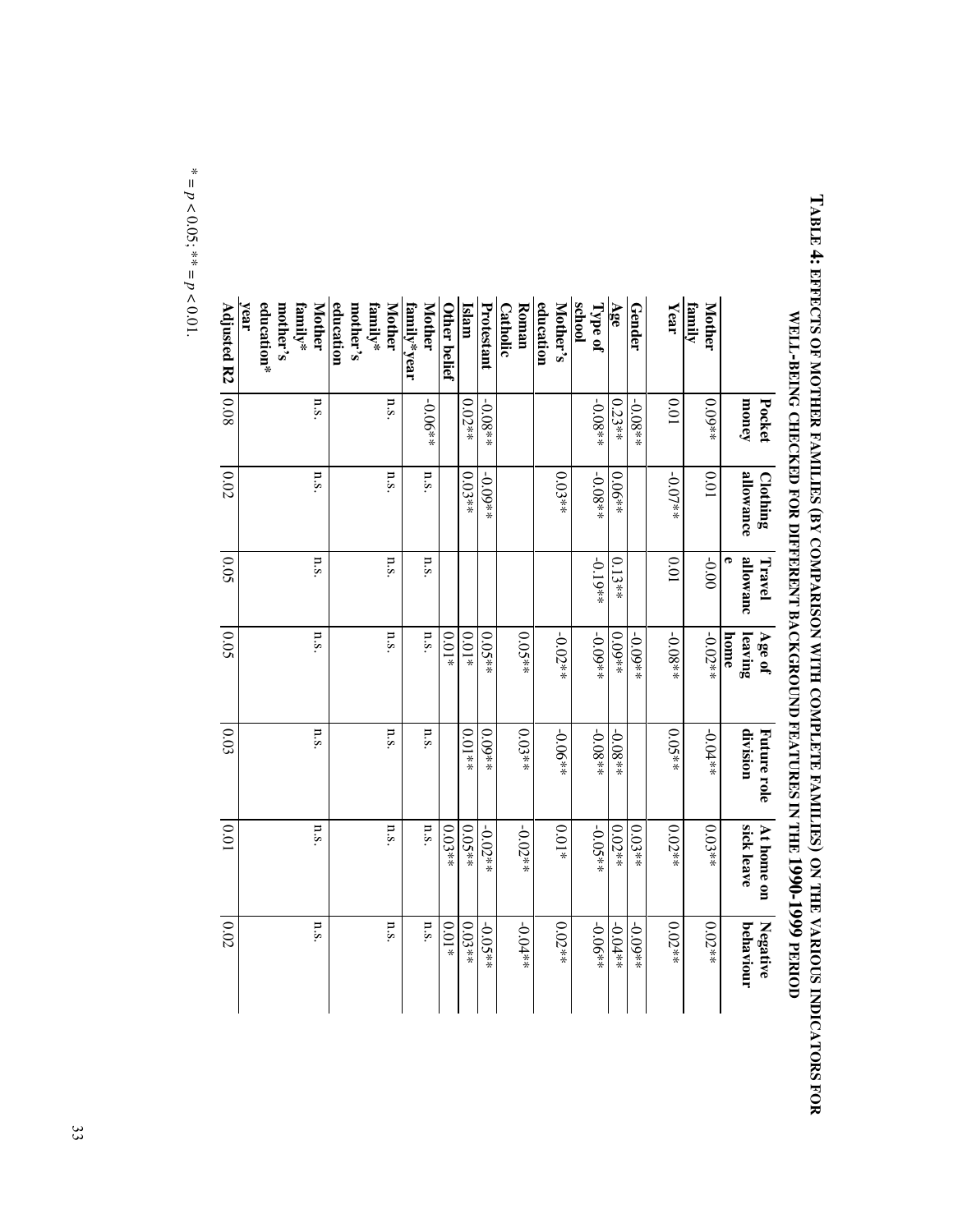#### **TABLE 5: EFFECTS OF FATHER FAMILIES (BY COMPARISON WITH COMPLETE FAMILIES) ON THE VARIOUS INDICATORS OF WELL-BEING CHECKED FOR DIFFERENT BACKGROUND FEATURES**

|                    | Pocket<br>money | <b>Clothing</b><br>allowance | <b>Travel</b><br>allowance | Age of<br>leaving<br>home | <b>Future role</b><br>division | At home on<br>sick leave | <b>Negative</b><br>behaviour |
|--------------------|-----------------|------------------------------|----------------------------|---------------------------|--------------------------------|--------------------------|------------------------------|
| <b>Father</b>      | $-0.01$         | 0.02                         | $-0.02$                    | $-0.06**$                 | $-0.01$                        | $0.01*$                  | $0.01*$                      |
| family             |                 |                              |                            |                           |                                |                          |                              |
| Year               | 0.00            | $-0.07**$                    | 0.03                       | $-0.09**$                 | $0.02**$                       | $0.02**$                 | $0.03**$                     |
| <b>Gender</b>      | $-0.07**$       | $-0.02*$                     |                            | $-0.09**$                 | $-0.02**$                      | $0.02**$                 | $-0.09**$                    |
| <b>Age</b>         | $0.24**$        | $0.05**$                     | $0.14**$                   | $0.09**$                  | $-0.08**$                      | $0.02**$                 | $-0.04**$                    |
| Type of            | $-0.08**$       | $-0.09**$                    | $-0.20**$                  | $-0.08**$                 | $-0.07**$                      | $-0.05**$                | $-0.06**$                    |
| school             |                 |                              |                            |                           |                                |                          |                              |
| Father's           |                 | $0.05**$                     | $0.04*$                    | $-0.06**$                 | $-0.06**$                      |                          | $0.02**$                     |
| education          |                 |                              |                            |                           |                                |                          |                              |
| Roman              |                 |                              |                            | $0.04**$                  | $0.03**$                       | $-0.03**$                | $-0.04**$                    |
| Catholic           |                 |                              |                            |                           |                                |                          |                              |
| <b>Protestant</b>  | $-0.08**$       | $-0.09**$                    |                            | $0.04**$                  | $0.09**$                       | $-0.03**$                | $-0.06**$                    |
| <b>Islam</b>       | $0.03**$        |                              |                            |                           | $0.01*$                        | $0.06**$                 | $0.03**$                     |
| Other belief       |                 |                              |                            |                           |                                | $0.02**$                 | $0.01*$                      |
| <b>Interaction</b> | $0.04*$         | n.s.                         | n.s.                       | $0.05**$                  | n.s.                           | n.s.                     | n.s.                         |
| father             |                 |                              |                            |                           |                                |                          |                              |
| family* year       |                 |                              |                            |                           |                                |                          |                              |
| <b>Adjusted R2</b> | 0.08            | 0.03                         | 0.05                       | 0.05                      | 0.03                           | 0.01                     | 0.02                         |

 $* = p < 0.05$ ;  $** = p < 0.01$ .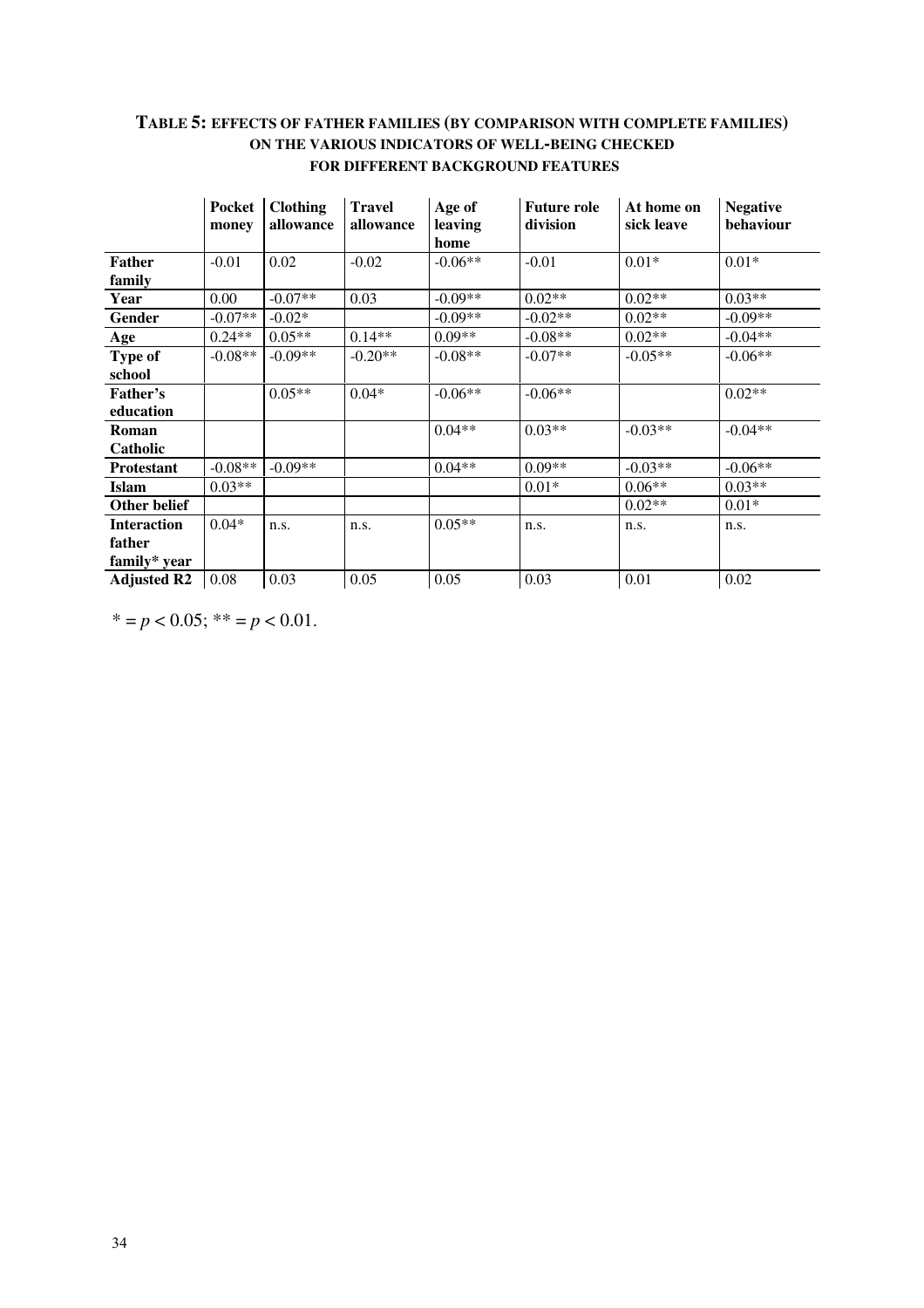### BIBLIOGRAPHY

- Amato, P. R. (2001). Children of Divorce in the 1990s: An Update of the Amato and Keith (1991) Meta-analysis. *Journal of Family Psychology*, 15, 355-370.
- Amato, P. R. & Keith, B. (1991). Parental Divorce and Adult Well-being: A Meta-analysis. *Journal of Marriage and the Family*, 53, 43-58.
- Borgers, N., J. Dronkers & B. van Praag. (1996). Different forms of two and lone-parent families and the well-being of their children in secondary education. *Social Psychology of Education,* 1, 147-169.
- Bosman, R. (1993). *Opvoeden in je eentje. Een onderzoek naar de betekenis van het moedergezin voor de onderwijskansen van kinderen* [Rising children alone.A study of the importance of mother-families for the educational opportunities of children]. Lisse: Swets & Zeitlinger.
- Dronkers, J. (1999). The Effects of Parental Conflicts and Divorce on the Well-being of Pupils in Dutch Secondary Education. *European Sociological Review,* 15, 195-212.
- Dronkers, J. (1997). Het effect van contact met de vader na echtscheiding op het welzijn van middelbare scholieren. [The effect of contact with father after divorce on the wellbeing of Dutch secondary school pupils] *Recht der Werkelijkheid*, 18, 119-137.
- Dronkers, J. (2002). Bestaat er een samenhang tussen echtscheiding en intelligentie? [Is there a relation between divorce and intelligence?] *Mens en Maatschappij*, 77, 25-42. An English version of this article is available via http://www.iue.it/Personal/Dronkers.
- Fischer, T. & Graaf, P. M. de (2001). Ouderlijke echtscheiding en de levensloop van kinderen: negatieve gevolgen of schijnverbanden? [Parental divorce and the life course of children: negative consequences or spurious relations?] *Sociale Wetenschappen*, 44, 138-163.
- Gelder, K. van (2000). *Mamma, is het waar? Positieve en negatieve aspecten van het leven in een-ouder-gezinnen.* [Mother, it is true? Positive and negative aspects of living in single-parent families]. Utrecht: Verwey-Jonker Instituut.
- Graaf, P. M. de & Kalmijn, M. (2001). Scheidingsmotieven in Nederland sinds de jaren vijftig. [Motives for divorce in the Netherlands since the '50s]. *Sociale Wetenschappen*, 44, 16-33.
- Hoff, S. J. M., Dronkers, J. & Vrooman, J. C. (1997). Arme ouders en het welzijn van kinderen. [Poor parents and the well-being of children]. In G. Engbersen, J. C. Vrooman & E. Snel (eds.), *De kwetsbaren. Tweede jaarrapport armoede en sociale uitsluiting* [The vulnerables. Second yearbook povert and social exclusion], (pp. 123- 141) Amsterdam: Amsterdam University Press.
- South, S. J. (2001). Time-Dependent Effects of Wives' Employment on Marital Dissolution. *American Sociological Review*, 66, 226-245.
- Spruijt, E. & Goede, M. de (1997). Het welbevinden van jongeren uit verschillende gezinstypen. [The well-being of youth in various family-types]. *Comenius,* 17, 99- 116.